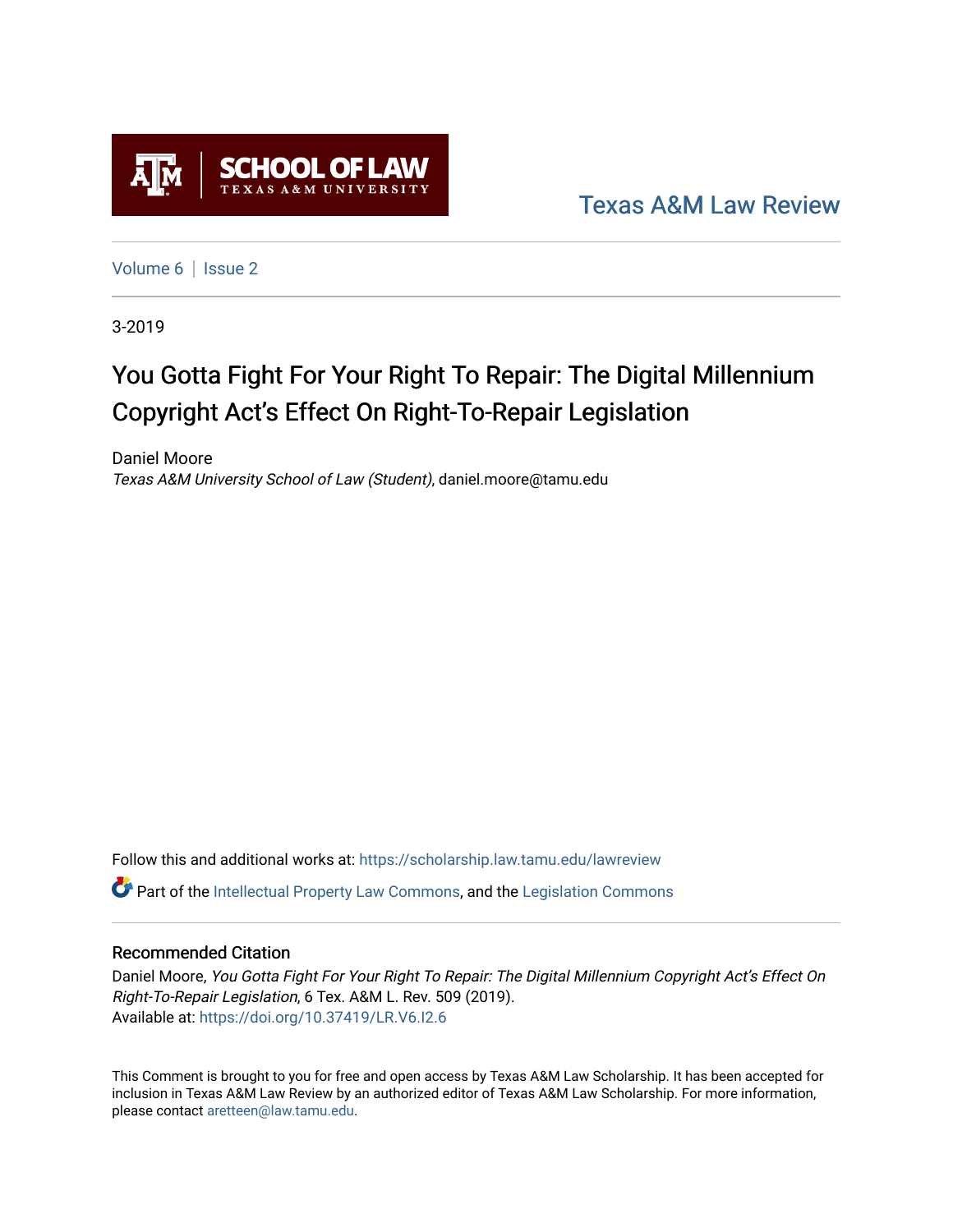# **YOU GOTTA FIGHT FOR YOUR RIGHT TO REPAIR: THE DIGITAL MILLENNIUM COPYRIGHT ACT'S EFFECT ON RIGHT-TO-REPAIR LEGISLATION**

#### *by: Daniel Moore\**

#### **ABSTRACT**

*Consumers are keeping their electronic devices longer today than in the past because the prices of the devices have increased. Increased prices have culminated in more consumers needing their devices repaired. In turn, manufacturers use the Digital Millennium Copyright Act, a federal law, and digital rights management to force consumers to get their devices repaired by either the device manufacturer or one of its authorized repairers. In response, states have considered right-to-repair laws which require manufacturers to make repair tools, equipment, and software available to device owners and independent repair shops. While almost half of the country's state legislatures have considered these bills, no state has enacted one fearing that the Digital Millennium Copyright Act will preempt any state's action on the issue. Critics of these bills argue that the bills conflict with federal law, and therefore, federal law preempts right-to-repair laws. However, this Article argues that the Digital Millennium Copyright Act would not preempt a state's right-to-repair law.*

#### TABLE OF CONTENTS

|      |                                                                                                    | 510 |
|------|----------------------------------------------------------------------------------------------------|-----|
| Н.   | THE DIGITAL MILLENNIUM COPYRIGHT ACT                                                               | 511 |
| III. |                                                                                                    | 513 |
|      | A. The Need for Right-to-Repair Acts                                                               | 513 |
|      | B. Introduction of Right-to-Repair Acts                                                            | 515 |
|      |                                                                                                    | 517 |
| IV.  | FEDERAL PREEMPTION OF RIGHT-TO-REPAIR LAWS                                                         | 518 |
|      |                                                                                                    | 520 |
|      |                                                                                                    | 521 |
|      | C. The Copyright Preemption Statute's Preemptive                                                   |     |
|      | $Effect \dots \dots \dots \dots \dots \dots \dots \dots \dots \dots \dots \dots \dots \dots \dots$ | 524 |
|      | Subject Matter and General Scope<br>1.                                                             |     |
|      |                                                                                                    | 524 |
|      | 2. The Extra Element Requirement                                                                   | 526 |
|      | The DMCA's Elements                                                                                | 527 |
|      | b. Right-to-Repair Elements                                                                        | 532 |
|      |                                                                                                    | 534 |
| V.   |                                                                                                    | 537 |
|      |                                                                                                    | 539 |
|      |                                                                                                    |     |

DOI: https://doi.org/10.37419/LR.V6.I2.6

<sup>\*</sup> J.D. Candidate, Texas A&M University School of Law, May 2019; B.A. in Political Science, *magna cum laude*, St. Edward's University, 2014. I would like to thank my faculty advisor, Mark Burge, the 2017–2018 & 2018–2019 *Texas A&M Law Review* staff, and my friends & family for all their support and guidance.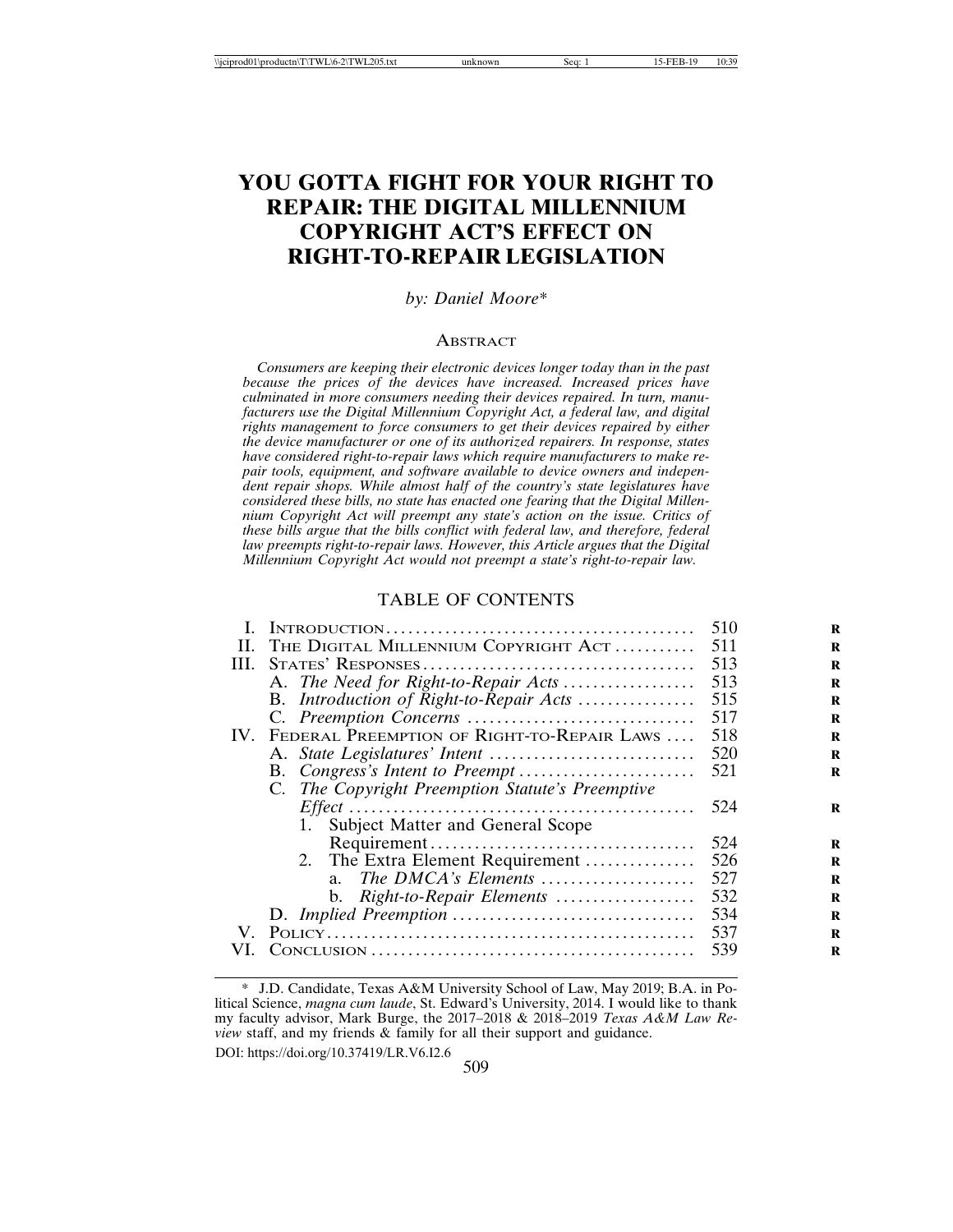#### I. INTRODUCTION

With the digital revolution currently in full swing, software is now the driving force behind technological innovation.<sup>I</sup> Many consumerowned devices run on software. These devices include the obvious, such as cell phones<sup>2</sup> and computers,<sup>3</sup> but software also helps to run many unexpected devices such as coffee makers<sup>4</sup> and Barbie dolls.<sup>5</sup> Most consumers believe that once they purchase a device it becomes their property. In truth, however, device manufacturers still have a considerable amount of ownership in the device. Manufacturers own copyright protections on the software that runs the device, which allows them to continue to exercise significant control over the device.

To protect their underlying copyrights on the software, copyright owners place digital rights management ("DRM") technology on the devices they manufacture.<sup>6</sup> DRM prevents consumers from modifying the underlying software that runs their device by controlling the types of interactions consumers have with their device.<sup>7</sup> The Digital Millennium Copyright Act ("DMCA") makes circumvention of DRM illegal.<sup>8</sup> In some instances, device manufacturers use DRM and software to strong-arm consumers into getting their broken devices repaired by the device maker, rather than a repairer of the consumer's choice. In response, some states have considered enacting so-called right-to-repair laws, or fair-repair laws. These laws require manufacturers to offer repair parts to independent repair shops, giving consumers the freedom to choose their repairer. When states considered these bills, there were concerns that the laws might run afoul of the DMCA and, therefore, be preempted by federal law.

1. Marc Andreessen, *Why Software Is Eating the World*, WALL ST. J. (Aug. 20, 2011), https://www.wsj.com/articles/SB10001424053111903480904576512250915629460 [https://perma.cc/4CB3-A9TT].

2. *See generally* John Haubenreich, Note, *The iPhone and the DMCA: Locking the Hands of Consumers*, 61 VAND. L. REV. 1507 (2008).

3. Kirtsaeng v. John Wiley & Sons, Inc., 568 U.S. 519, 542 (2013).

4. *See* AARON PERZANOWSKI & JASON SCHULTZ, THE END OF OWNERSHIP 149–50 (2016) (explaining how the popular coffee maker, Keurig, used digital rights management to prevent its customers from being able to use rival companies' coffee filters, resulting in intense public backlash and causing Keurig to change course).

5. Alyssa Newcomb, *Hello Barbie: Internet Connected Doll Can Have Conversations*, ABC NEWS (Feb. 17, 2015, 5:24 PM), http://abcnews.go.com/Technology/barbieinternet-connected-doll-conversations/story?id=29026245 (explaining how new Barbie dolls can have conversations with the doll's owner by connecting the doll to the internet and using an app).

6. *E.g*., Derek J. Schaffner, Note, *The Digital Millennium Copyright Act: Overextension of Copyright Protection and the Unintended Chilling Effects on Fair Use, Free Speech, and Innovation*, 14 CORNELL J.L. & PUB. POL'Y 145, 146 (2004).

7. *See* James Grimmelmann, Note, *Regulation by Software*, 114 YALE L.J. 1719, 1751–52 (2005). *See generally* PERZANOWSKI & SCHULTZ, *supra* note 4, at 121–39 (defining DRM as the technologies used by copyright holders to control how consumers use their content).

8. *See* 17 U.S.C. § 1201 (2012).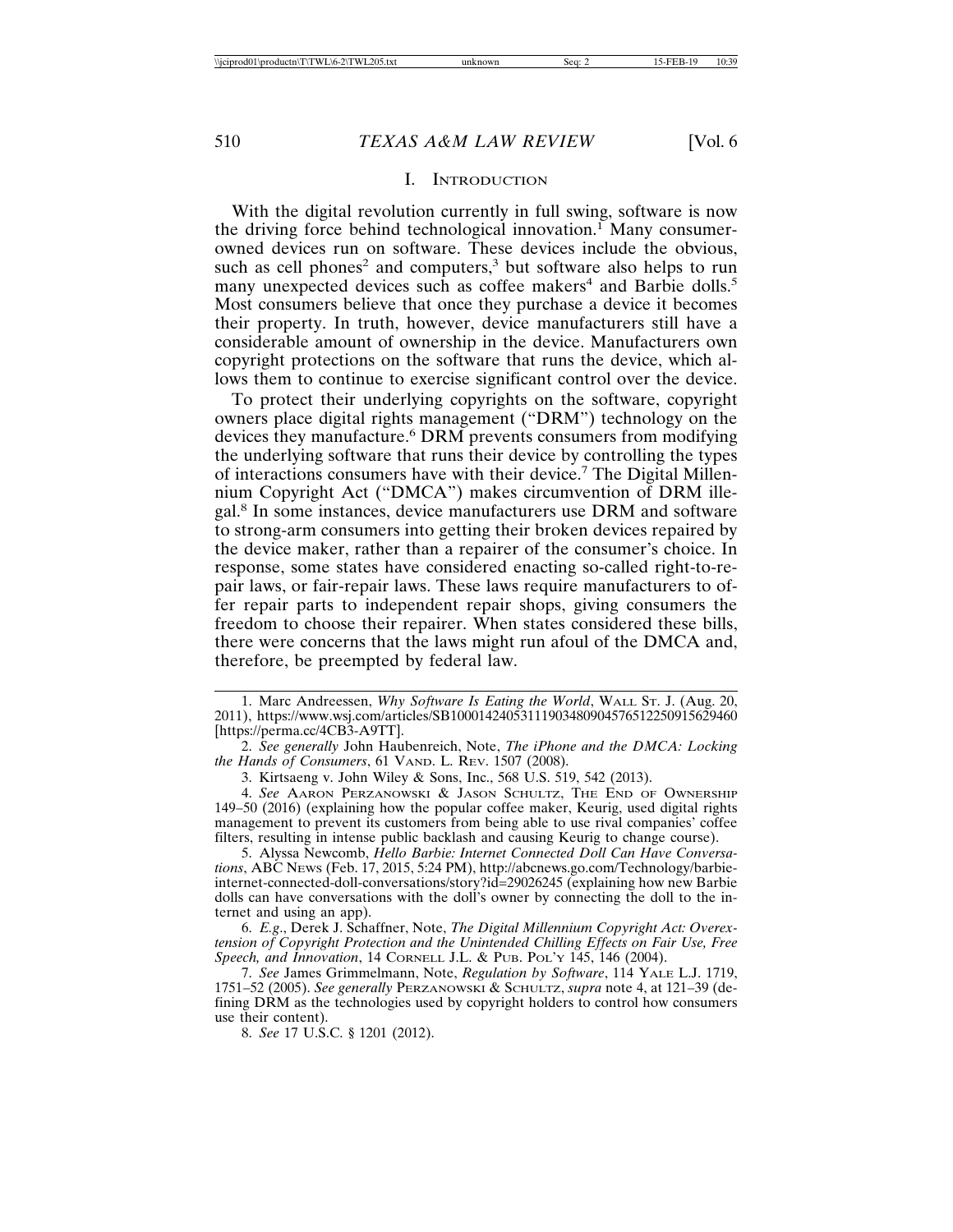# 2019] *YOU GOTTA FIGHT FOR YOUR RIGHT TO REPAIR* 511

This Article explains why the DMCA will not preempt right-to-repair laws. This Article proceeds in four Sections. Section II discusses the DMCA, and what actions it prohibits.<sup>9</sup> Section III explains the problem with the DMCA, the solution offered by right-to-repair laws, and concerns state legislatures have regarding the potential conflict with federal copyright law.<sup>10</sup> Section IV applies preemption doctrine to right-to-repair laws.<sup>11</sup> Finally, Section V examines the policy implications of right-to-repair laws.<sup>12</sup>

#### II. THE DIGITAL MILLENNIUM COPYRIGHT ACT

Congress enacted the  $DMCA^{13}$  in 1998 to implement the World Intellectual Property Organization ("WIPO") Treaty, which the United States agreed to in 1996.<sup>14</sup> The Treaty requires signatory parties to provide legal protection against circumventing technological measures that protect copyrighted works.15 Although some have suggested the U.S. did not need to pass a new law to enforce the WIPO Treaty, Congress enacted the DMCA to implement it.<sup>16</sup>

The DMCA creates three liability provisions.<sup>17</sup> First,  $\S$  1201(a)(1) prohibits "circumvent[ion] [of] a technological measure that effectively controls access to a work protected" by copyright.<sup>18</sup> Second, § 1201(a)(2) prohibits the trafficking of technology that circumvents "a technological measure that effectively *controls access to* a [copyrighted] work . . . . "<sup>19</sup> Third, § 1201(b)(1) prohibits the trafficking of technology that circumvents "protection afforded by a technological

10. *See infra* notes 32–70 and accompanying text.

11. *See infra* notes 71–261 and accompanying text.

12. *See infra* notes 262–70 and accompanying text.

13. Pub. L. No. 105-304, 112 Stat. 2860 (1998) (codified as amended in scattered sections of 17 U.S.C.).

14. Universal City Studios, Inc. v. Corley, 273 F.3d 429, 440 (2d Cir. 2001); H.R. REP. NO. 105-551, pt. 1, at 9 (1998).

15. *Universal City Studios*, 273 F.3d at 440 (citing Word Intellectual Property Organization Treaty art. 11, Apr. 12, 1997, S. TREATY DOC. NO. 105-17, 2186 U.N.T.S.  $121$ ).

16. Dan L. Burk, *Anticircumvention Misuse*, 50 UCLA L. REV. 1095, 1103 (2003) (arguing that when the United States signed the WIPO Treaty, the doctrine of contributory infringement already provided adequate legal protections to copyright owners, and no new congressional act was necessary to comply with the Treaty).

17. *See* 17 U.S.C. § 1201 (2012).

18. *Id.* § 1201(a)(1). In this subsection, circumvention of a technological measure means to "descramble a scrambled work, to decrypt an encrypted work, or otherwise to avoid, bypass, remove, deactivate, or impair a technological measure, without the authority of the copyright owner." *Id.* §  $1201(a)(3)(A)$ .

19.  $Id.$  § 1201(a) $(2)$  (emphasis added). In its interpretation of the DMCA, however, the Ninth Circuit did not recognize a claim under section 1201(a)(2). MDY Indus., LLC v. Blizzard Entm't, Inc., 629 F.3d 928, 944 (9th Cir. 2010). The Ninth Circuit held there were "two distinct types of claims" under the DMCA. The first was the anti-circumvention provision found in  $\S$  1201(a), and the second was the anti-trafficking provision found in § 1201(b)(1). *Id.*

<sup>9.</sup> *See infra* notes 13–31 and accompanying text.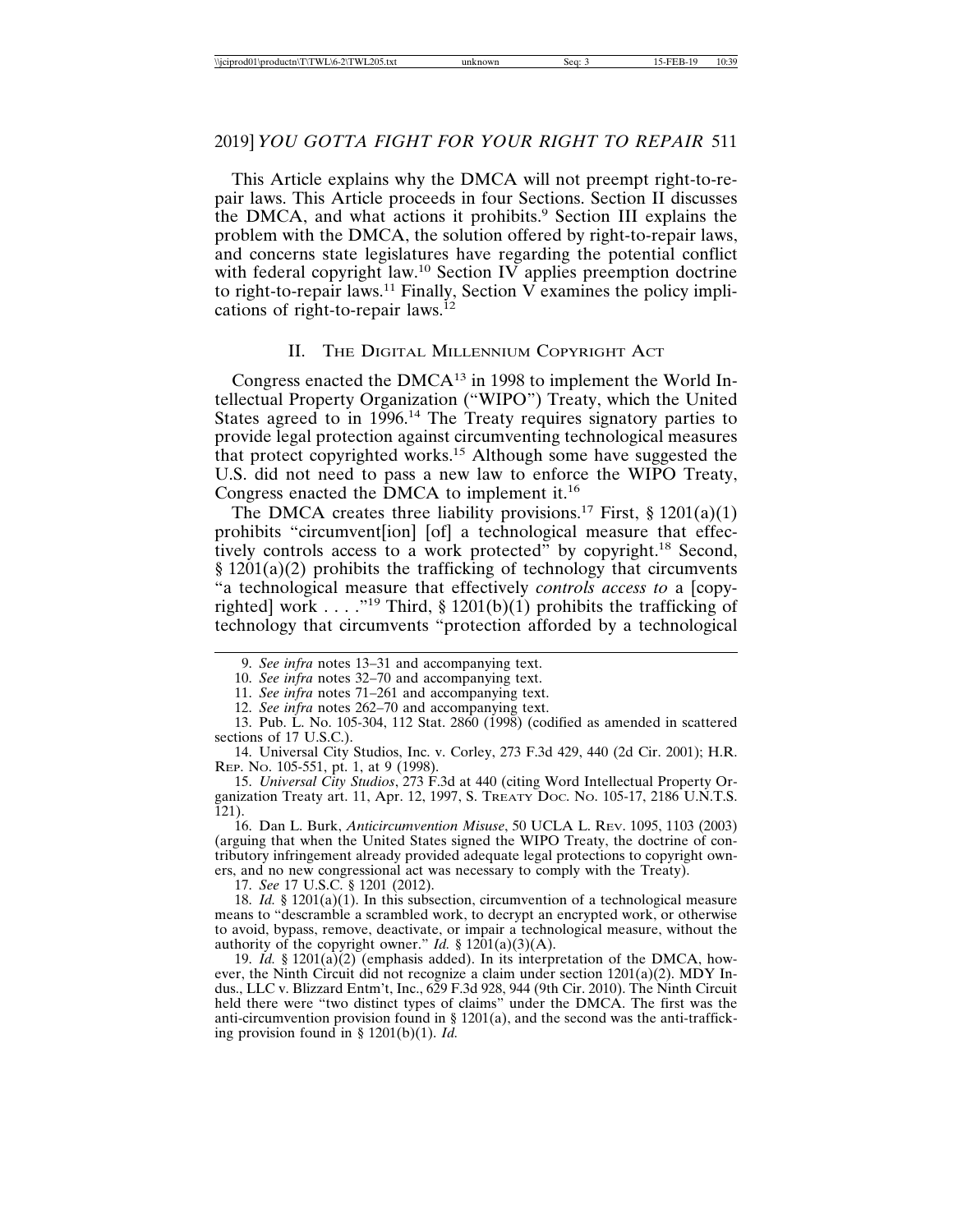measure that effectively *protects a right of a copyright owner* . . . ."20 Thus, the DMCA makes it illegal to circumvent DRM or traffic in tools that enable circumvention.

To illustrate, consider circumvention as a home invasion. Section  $1201(a)(1)$  is equivalent to the prohibition against breaking into another's home.21 The invasion of another's home is the crime. Similarly, § 1201(a)(2) penalizes trafficking tools—such as lock picks—used to break into another's home.<sup>22</sup> Section 1201(b), however, is significantly different than the first two prohibitions. Section 1201(b) is the equivalent of a guest who has been invited into a home, but once inside, the guest violates the homeowner's rules, refuses to leave, and thereby trespasses.<sup>23</sup>

The above examples show the slight distinction between  $\S$ § 1201(a)(2) and 1201(b), but the rights that each section protects are markedly different. While it is easier to show these distinctions when discussing non-copyright law violations, applied in their proper context, the slight distinctions become more difficult to illuminate.

As applied to copyright issues,  $\S 1201(a)(1)$  prohibits a person from breaking into a copyrighted work that technology locks out.<sup>24</sup> For example, a movie studio can encrypt a DVD, only allowing the public to play—but not copy—the movie. If a person decrypts that DVD, the person would be liable under the DMCA.25 The reason for decrypting the DVD would not matter; it is the act of circumvention that makes one liable.26 Thus, intent does not matter; a person who decrypts a DVD to skip previews or save clips for educational purposes would be just as liable as one who decrypts a DVD for more sinister reasons.<sup>27</sup>

Using the same example, a person would be liable under  $§ 1201(a)(2)$  if a person trafficked the decryption device. For example, a person would be liable if he or she placed a downloadable file on the internet that allows anyone with the file to decrypt DVDs.<sup>28</sup>

Likewise, a person would be liable under § 1201(b) if the person trafficked a product that circumvents a technological measure that protects a copyrighted work. But unlike  $\S 1201(a)$ , the act of circumvention does not create liability, as there is no equivalent to

- 24. *Id.* § 12A.03(A)(1).
- 25. Murphy v. Millennium Radio Grp. LLC, 650 F.3d 295, 300 (3d Cir. 2011).
- 26. *Reimerdes*, 111 F. Supp. 2d at 319.
- 27. *See* Perzanowski & Schultz, *supra* note 4, at 132.
- 28. *See Universal City Studios*, 111 F. Supp. 2d at 316.

<sup>20. 17</sup> U.S.C. § 1201(b)(1)(A) (emphasis added).

<sup>21. 4</sup> MELVILLE B. NIMMER & DAVID NIMMER, NIMMER ON COPYRIGHT § 12a.03(D) (2017).

<sup>22.</sup> Universal City Studios, Inc. v. Reimerdes, 111 F. Supp. 2d 294, 329 (S.D.N.Y. 2000), *aff'd sub nom.* Universal City Studios, Inc. v. Corley, 273 F.3d 429 (2d Cir. 2001) (comparing the anti-trafficking provision to laws that prohibit the possession of burglar tools); 4 NIMMER & NIMMER, *supra* note 21, §12A.03(D)(1).

<sup>23. 4</sup> NIMMER & NIMMER, *supra* note 21, §12A.03(D)(2).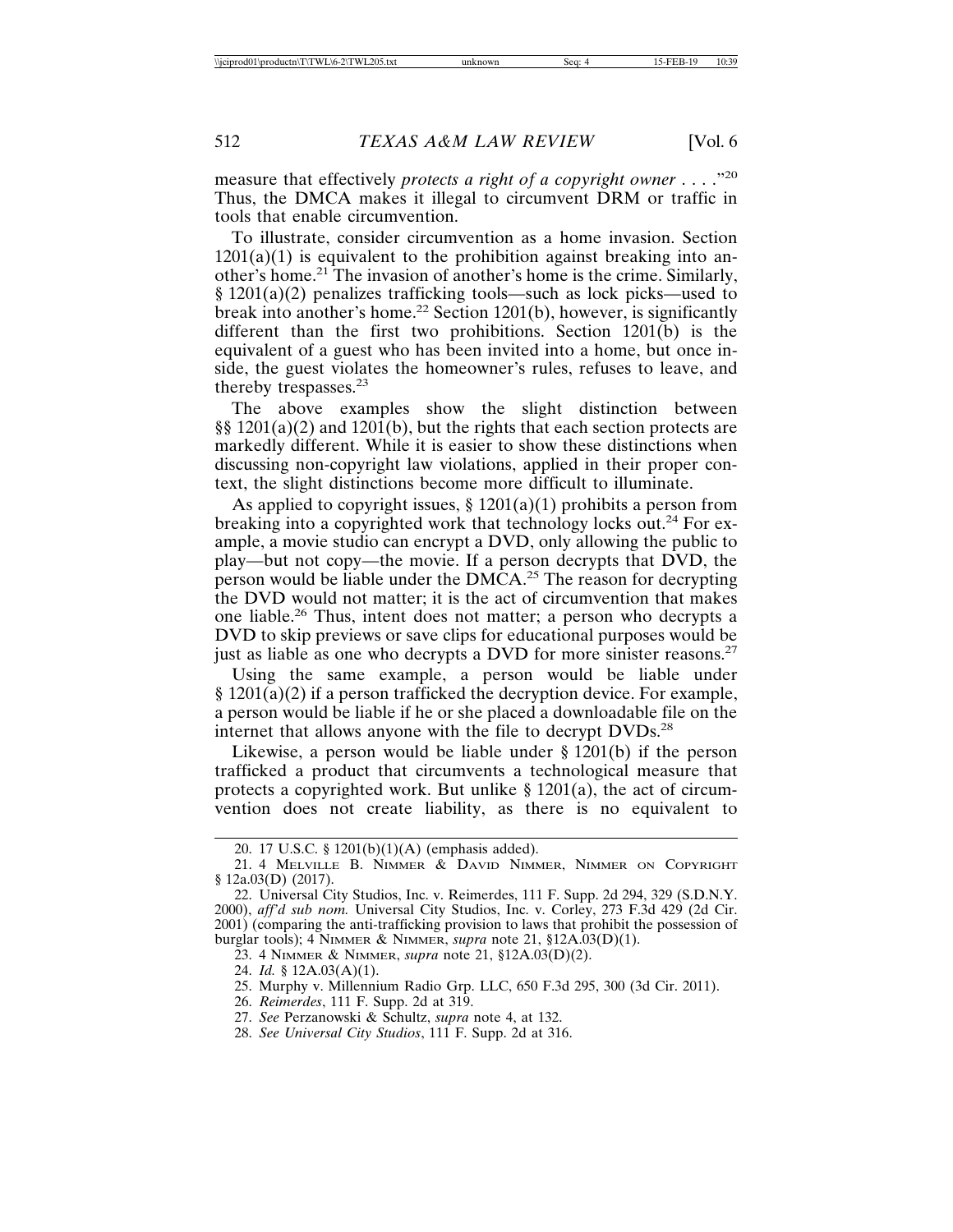§ 1201(a)(1) for rights control.<sup>29</sup> For example, a person who buys an eBook gets a version of the book but with several restrictions that a physical book would not have.<sup>30</sup> Trafficking a device that removes these restrictions violates  $\S 1201(b).$ <sup>31</sup>

#### III. STATES' RESPONSES

#### A. *The Need for Right-to-Repair Acts*

Copyright owners use the DMCA and DRM to protect their copyrights.<sup>32</sup> In essence, copyright owners use DRM to limit the access consumers have to the copyright—the underlying software that runs the device.<sup>33</sup>

Companies that use this technology reason that by buying a device, a consumer does not acquire the software, nor is the consumer the new software owner.<sup>34</sup> And, without DRM, a consumer would have unfettered access to the software and could modify it, which could affect the device's safety, control, security, and functionality. Therefore, these companies use DRM to "protect against the unauthorized reproduction and destruction of [their] copyrighted works."<sup>35</sup>

Preventing modification of copyrighted software makes sense to a degree. For example, John Deere, in support of its contention that manufacturers need DRM to prevent modification of vehicle makers' copyrighted software, noted that such modifications have safety and security implications. John Deere argued modification could result in vehicles acting unexpectedly, which could cause traffic accidents and personal injuries and result in non-compliance with safety and vehicle emissions regulations.<sup>36</sup> Likewise, Apple claimed modifications to its software would raise safety and security concerns. The iPhone's iOS software is designed to shut the phone down if it overheats, and it stops the charging process once the phone is fully charged.37 Further,

32. *See* Schaffner, *supra* note 6, at 146.

33. *Id*.

34. Darin Bartholomew & John Deere, *Long Comment Regarding a Proposed Exemption Under 17 U.S.C. 1201*, COPYRIGHT OFF. 4, https://www.copyright.gov/1201/ 2015/comments-032715/class%2022/John\_Deere\_Class22\_1201\_2014.pdf (last visited Mar. 2, 2018) [https://perma.cc/MJZ4-Q336].

35. *Id.* at 3.

36. *Id.* at 2.

37. David L. Hayes & Apple, *Responsive Comment of Apple Inc. in Opposition to Proposed Exemption 5A and 11A (Class #1)*, COPYRIGHT OFF. 8, *available at* https:// www.copyright.gov/1201/2008/responses/apple-inc-31.pdf (last visited Mar. 2, 2018) [https://perma.cc/7Y7W-R5P5].

<sup>29.</sup> *See* 17 U.S.C. § 1201(b) (2012); R. Anthony Reese, *Will Merging Access Controls and Rights Controls Undermine the Structure of Anticircumvention Law?*, 18 BERKELEY TECH. L.J. 619, 623 (2003).

<sup>30.</sup> *See* Perzanowski & Schultz, *supra* note 4, at 1–3.

<sup>31.</sup> *See* United States v. Elcom Ltd., 203 F. Supp. 2d 1111 (N.D. Cal. 2002) (holding a company that trafficked in software that allowed consumers to remove restrictions placed on eBooks violated § 1201(b)).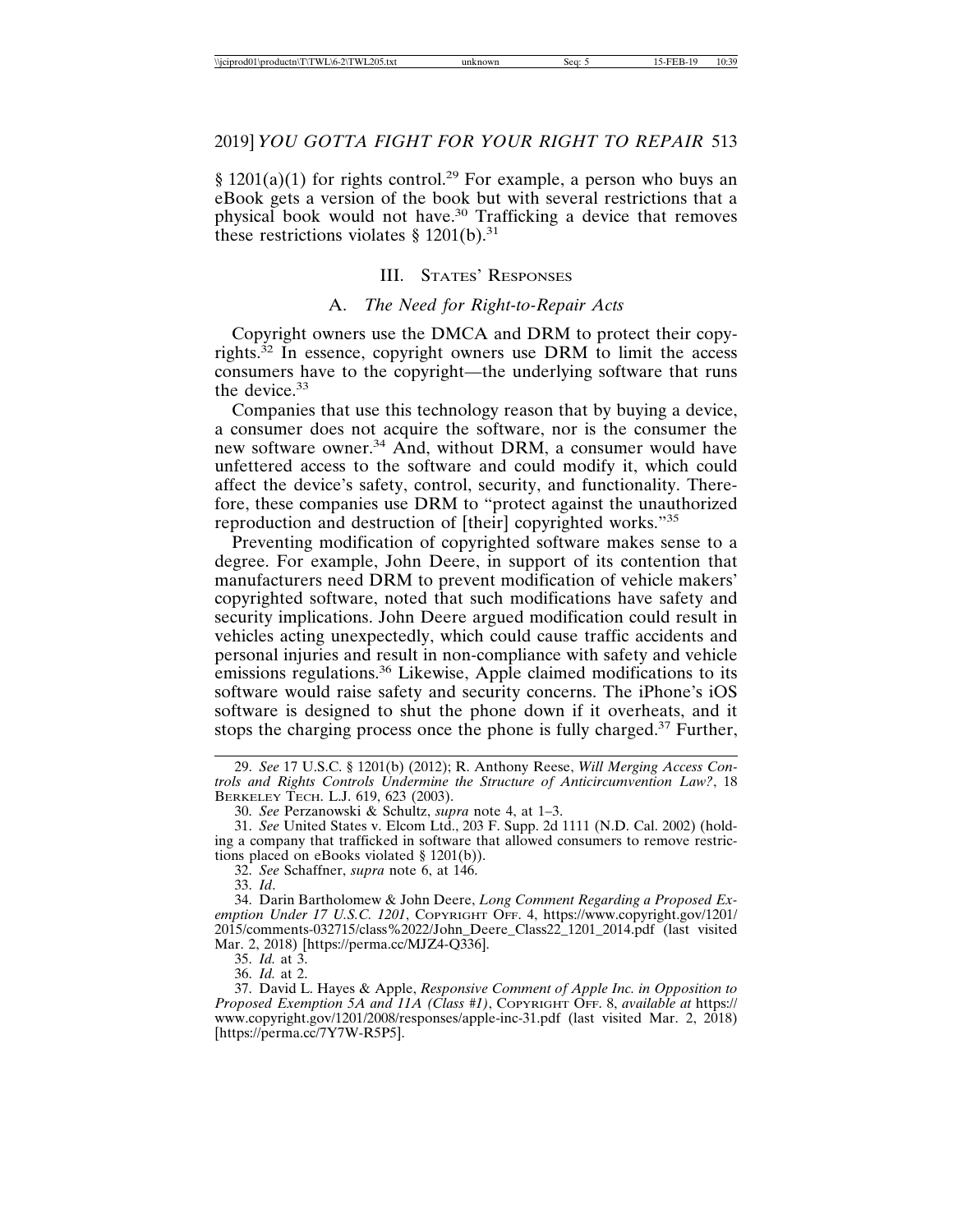iOS requires programs to run in certain ways to prevent the phone from getting viruses or opening security holes, which would allow hackers to get information from the phone.<sup>38</sup> John Deere and Apple maintain that without DRM, consumers can modify the software to remove the built-in safety systems, making the device unsafe.

However, manufacturers also use DRM and the DMCA to prevent consumers from fixing their broken devices. The software that runs these devices can recognize when a non-genuine part replaces a broken part.39 Manufacturers can design the software to shut down the device after recognizing the non-genuine part.<sup>40</sup> Any attempt to modify the software to make the device operable again violates the DMCA.

For example, in 2016, consumers who replaced broken iPhone parts with non-genuine Apple parts received an error when updating their phones to iOS 9.41 For a time, consumers who received this error no longer had functioning phones; their phones were "bricked"—meaning they were functionally equivalent to a brick.42 This error affected all iPhone 6 users that had their home button repaired by a repairer other than Apple.43 Eventually, after public backlash, Apple released a software update that resolved the error.<sup>44</sup> Although the error was resolved, Apple, in a not-so-subtle way, warned its customers: Do not use non-genuine Apple parts to fix your device, or else.

The update to iOS 9 was not the only iOS update that caused headaches for consumers who had their phones fixed with non-genuine parts. In 2017, Apple—once again—released an update to iOS 11 that fixed an issue that some consumers experienced after having their phones fixed with non-genuine parts.45 But this time, Apple provided an express warning:

45. Koebler, *supra* note 39.

<sup>38.</sup> *Id.*

<sup>39.</sup> *See* Jason Koebler, *Latest iOS Update Shows Apple Can Use Software to Break Phones Repaired by Independent Shops*, VICE (Oct. 13, 2017, 2:24 PM), https://mother board.vice.com/en\_us/article/bjv9jz/apple-ios-11-repair-screens-software-update [https://perma.cc/S4LH-W4UP].

<sup>40.</sup> *Id*.

<sup>41.</sup> Buster Hein, *Everything You Need to Know About iOS' Crippling 'Error 53'*, CULT OF MAC (Feb. 9, 2016, 2:30 PM), https://www.cultofmac.com/411395/everythingyou-need-to-know-about-ios-crippling-error-53/ [https://perma.cc/35CL-QHM8].

<sup>42.</sup> Miles Brignall, *'Error 53' Fury Mounts as Apple Software Update Threatens to Kill Your iPhone 6*, GUARDIAN (Feb. 5, 2016, 1:59 PM), https://www.theguardian.com/ money/2016/feb/05/error-53-apple-iphone-software-update-handset-worthless-thirdparty-repair [https://perma.cc/48UK-N7CM].

<sup>43.</sup> Hein, *supra* note 41. Those in the repair industry said that the error affected more than just phones that had their home buttons repaired. They said the error also affected users who had their phone screens replaced. *Id.*

<sup>44.</sup> Juli Clover, *Apple Releases Updated Version of iOS 9.2.1 to Fix Devices Bricked by 'Error 53'*, MACRUMORS (Feb. 18, 2016, 10:19 AM), https://www.mac rumors.com/2016/02/18/apple-ios-9-2-1-error-53-fix/ [https://perma.cc/J6F2-96S3].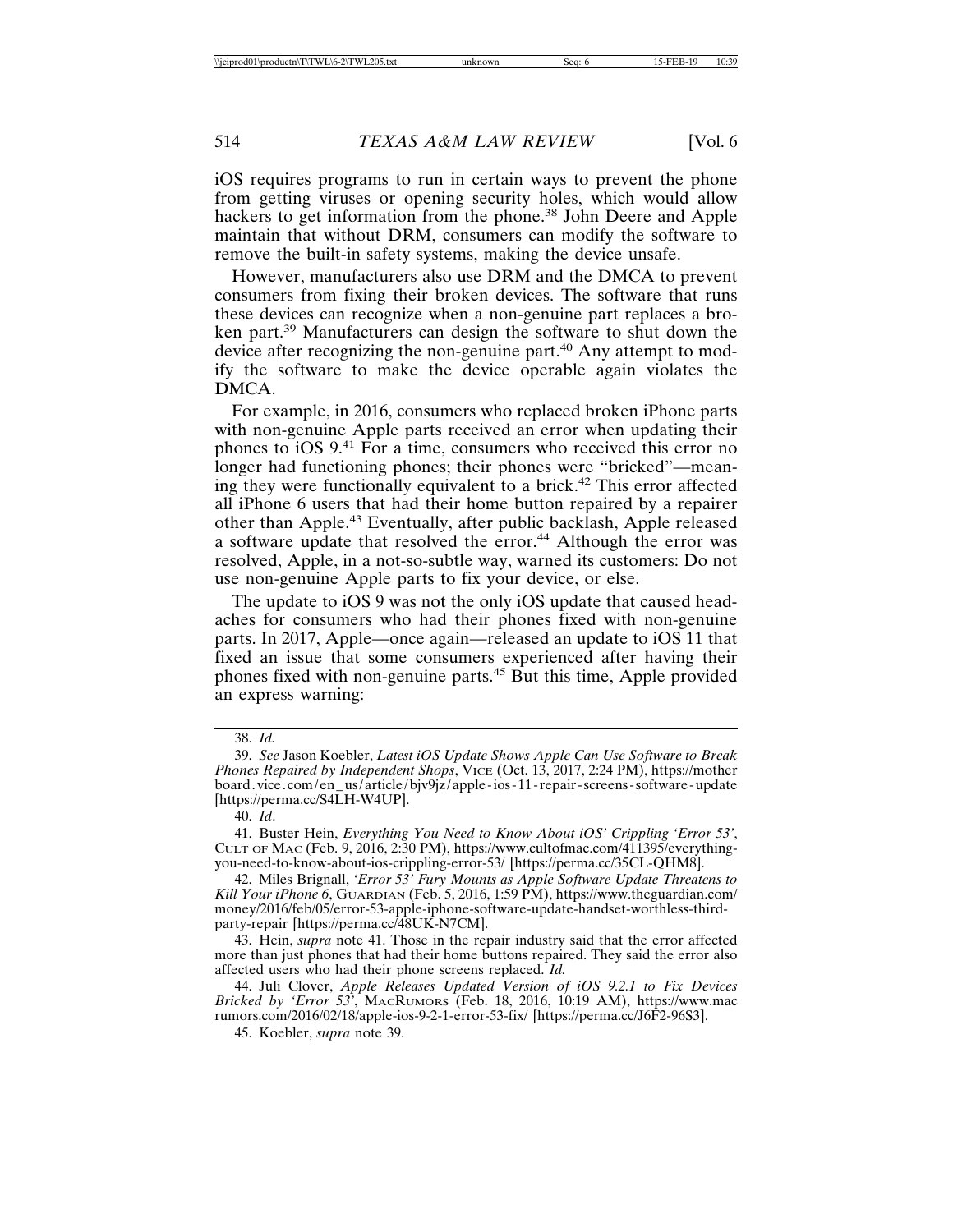Note: Non-genuine replacement displays may have compromised visual quality and may fail to work correctly. Apple-certified screen repairs are performed by trusted experts who use genuine Apple parts. See support.apple.com for more information.<sup>46</sup>

Although expressly stated, the message was the same: Do not let anyone other than Apple work on your iPhone.

Using software locks to stop consumers from getting their devices repaired by anyone other than the manufacturer is not unique to Apple or the phone industry. John Deere uses software that requires its tractors to be fixed by one of its technicians at one of its dealerships.47 Likewise, makers of household appliances, such as refrigerators and air-conditioners, include these locks on devices they manufacture.<sup>48</sup>

### B. *Introduction of Right-to-Repair Acts*

Since 2015, states have responded to consumers' lack of freedom to choose how to fix their devices by trying to enact right-to-repair laws.49 These laws require manufacturers to offer repair instructions and parts to independent repair technicians.<sup>50</sup> During the legislative sessions following the 2016 elections, almost half of the country's state legislatures considered right-to-repair laws.<sup>51</sup> Although no state has

49. In February 2015, the Minnesota House and Senate, and the New York Senate introduced right to repair bills. *See* Minnesota's S.F. 873, 2015 Leg., 89th Sess. (Minn. 2015); H.R. 1048, 2015 Leg., 89th Sess. (Minn. 2015); S.B. 3998, 2015–2016 Leg., Reg. Sess. (N.Y. 2015).

50. Karen Turner, *Apple Wants to Kill a Bill That Could Make It Easier for You to Fix Your iPhone*, WASH. POST (June 17, 2016), https://www.washingtonpost.com/ news/the-switch/wp/2016/06/17/apple-wants-to-kill-a-bill-that-could-make-it-easierfor-you-to-fix-your-iphone/?utm\_term=.cd73d566505d [https://perma.cc/DZX5- EB7S].

<sup>46.</sup> *Id.*

<sup>47.</sup> Jason Koebler, *Why American Farmers Are Hacking Their Tractors With Ukrainian Firmware*, VICE (Mar. 21, 2017, 3:17 PM), https://motherboard.vice.com/en \_us/article/xykkkd/why-american-farmers-are-hacking-their-tractors-with-ukrainianfirmware [https://perma.cc/85SR-HZ6K].

<sup>48.</sup> Jason Koebler, *The iPhone 7 Has Arbitrary Software Locks That Prevent Repair*, VICE (Apr. 7, 2017, 10:02 AM), https://motherboard.vice.com/en\_us/article/ kbjm8e/iphone-7-home-button-unreplaceable-repair-software-lock [https://perma.cc/ K9V3-7XLY].

<sup>51.</sup> The states are California, Hawaii, Illinois, Iowa, Kansas, Massachusetts, Minnesota, Missouri, Nebraska, New Hampshire, New Jersey, New York, North Carolina, Oklahoma, Tennessee, Vermont, Virginia, Washington, and Wyoming. Assemb. B. 2110, 2017–2018 Gen. Assemb., Reg. Sess. (Cal. 2018); H.B. 1649, 2018 Leg., 29th Sess. (Haw. 2018); H.B. 3030, 100th Gen. Assemb., Reg. Sess. (Ill. 2017); H. File 556, 87th Gen. Assemb., Reg. Sess. (Iowa 2017); H.B. 2122, 2017 Leg., Reg. Sess. (Kan. 2017); S.B. 96, 119th Gen. Assemb., Reg. Sess. (Mass. 2017); H.B. 143, 119th Gen. Assemb., Reg. Sess. (Mass. 2017); S.F. 15, 2017 Leg., 90th Sess. (Minn. 2017); H.R. 287, 2017 Leg., 90th Sess. (Minn. 2017); H.B. 1178, 99th Gen. Assemb., 1st Reg. Sess. (Mo. 2017); Legis. B. 67, 150th Leg., 1st Sess. (Neb. 2017); H.B. 1733, 2018 Leg., Reg. Sess. (N.H. 2018); Assemb. B. 4934, 217th Leg., Reg. Sess. (N.J. 2017); S.B. 618, 2017–2018 Leg., Reg. Sess. (N.Y. 2017); Assemb. B. 8192, 2017–2018 Leg., Reg. Sess. (N.Y. 2017); H.B. 663, 2017 Gen. Assemb., Reg. Sess. (N.C. 2017); H.B. 2551, 56th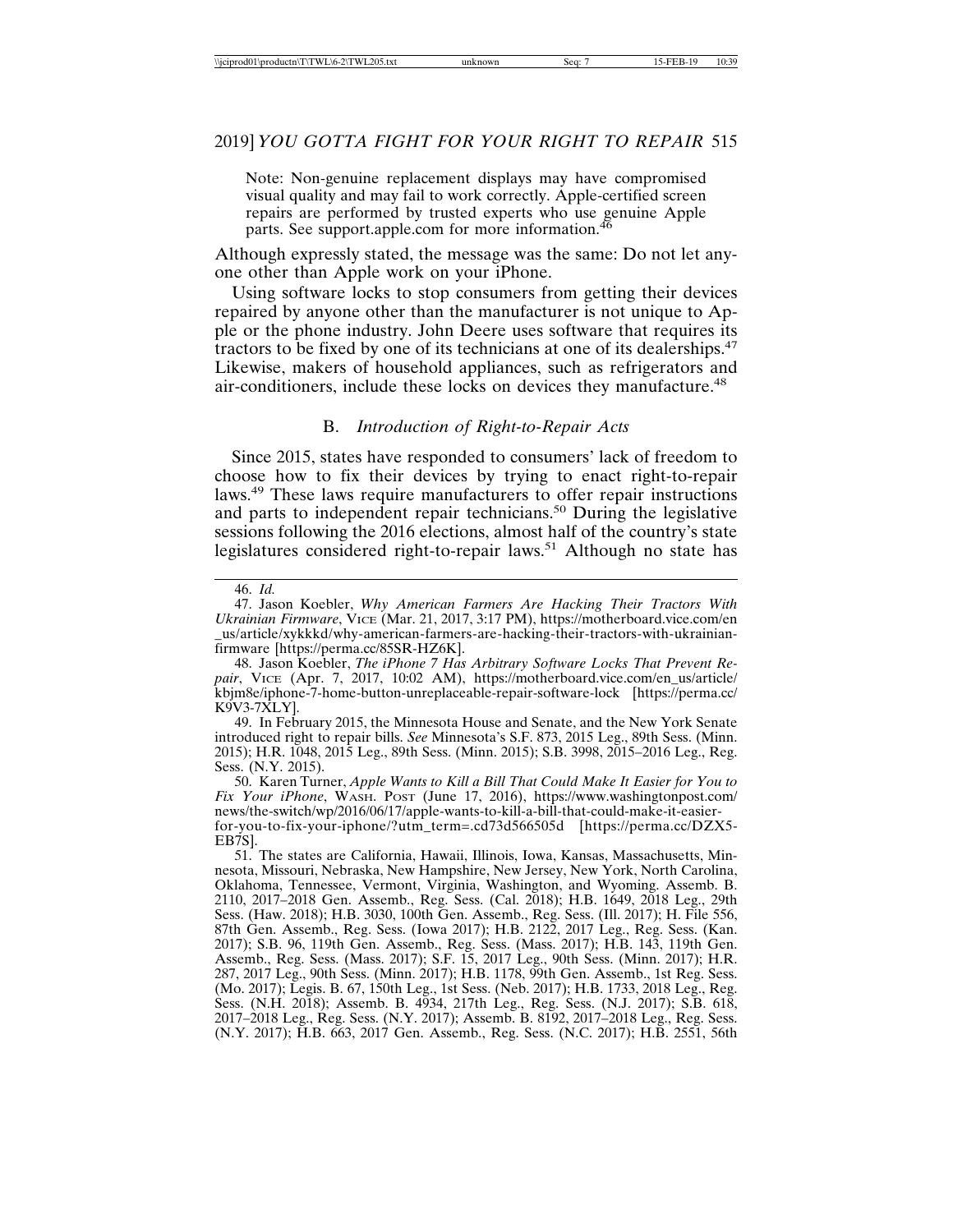yet enacted this type of law, each year state legislatures proceed further in the legislative process than they did during previous legislative sessions.<sup>52</sup>

Each state's version of the right-to-repair bill is slightly different, but the goals and overall statutory schemes are similar. Generally, the bills require manufacturers to do three things. First, manufacturers must make repair information, diagnostic software, updates to firmware, and similar items available to independent repair facilities free of charge.<sup>53</sup> Second, manufacturers must also make repair parts available for sale to the owner of the device.<sup>54</sup> Third, manufacturers must make repair tools available for sale to independent repair facilities.55 Further, most bills clarify that once a manufacturer provides the information, parts, and tools, they are no longer responsible for the devices' functionality.56 Most versions do not require a manufacturer to divulge a trade secret to comply with the bill, end any contract that a manufacturer might have with an authorized repairer, or provide any information beyond what the bill expressly mandates.<sup>57</sup>

Despite the similar goals and schemes, there are some differences between each state's version. The versions considered by the Kansas and Wyoming legislatures only applied to farming equipment, while other states' versions applied to electronic devices generally.58 Many states have expressly excluded motor vehicles from their bills,<sup>59</sup> and others have excluded medical devices.60 Legislatures likely excluded these devices because they intend for the bills to apply to small con-

52. *See, e.g.*, Legis. B. 67, 105th Leg., 1st Sess. (Neb. 2017) (receiving a committee hearing); H.B. 2279, 65th Leg., Reg. Sess. (Wash. 2018) (passing out of the Technology & Economic Development Committee); H.B. 199, 64th Leg., Reg. Sess. (Wyo. 2017) (passing out of the Agriculture, State and Public Lands and Water Resources Committee).

53. *See, e.g.*, Leg. B. 67, 105th Leg., 1st Sess. § 3 (Neb. 2017); Assemb. B. 8192, 2017–2018 Leg., Reg. Sess. § 2 (N.Y. 2017).

54. *See, e.g.*, H.B. 1649, 29th Leg., 29th Sess. § 3 (Haw. 2018); H.R. 287, 2017 Leg., 90th Sess. § 1 (Minn. 2017).

55. *See, e.g.*, H.B. 2122, 2017 Leg., 87th Sess. § 3 (Kan. 2017); H.B. 143, 190th Gen. Assemb., Reg. Sess. § 4 (Mass. 2017).

56. *See, e.g.*, H.B. 2551, 56th Leg., 2d Sess. § 3 (Okla. 2018); H.B. 199, 64th Leg., Reg. Sess. § 1 (Wyo. 2017).

57. *See, e.g.*, H.F. 556, 87th Gen. Assemb., Reg. Sess. § 2 (Iowa 2018); H.B. 2279, 65th Leg., Reg. Sess. § 4 (Wash. 2018).

58. *Compare* H.B. 2122, 87th Leg., Reg. Sess. (Kan. 2017) (applying to farm equipment), *and* H.B. 199, 64th Leg., Reg. Sess. (Wyo. 2017) (applying to farm equipment), *with, e.g.*, H.B. 663, 2017–2018 Gen. Assemb., Reg. Sess. (N.C. 2017) (applying to *any* digital electronic product that contains a microprocessor).

59. *See, e.g.*, H.B. 3030, 100th Gen. Assemb., Reg. Sess. § 40 (Ill. 2017). *But see, e.g.*, H.B. 1178, 99th Gen. Assemb., Reg. Sess. § A (Mo. 2017).

60. *See, e.g.*, H.B. 20, 2018 Gen. Assemb., Reg. Sess. § 574 (Va. 2018). *But see, e.g.*, S.B. 888, 110th Gen. Assemb., Reg. Sess. (Tenn. 2017).

Leg., 2nd Sess. (Okla. 2018); S.B. 888, 2017 Gen. Assemb., Reg. Sess. (Tenn. 2017); H.B. 1382, 2017 Gen. Assemb., Reg. Sess. (Tenn. 2017); S.B. 180, 2018 Leg., Reg. Sess. (Vt. 2018); H.B. 20, 2018 Leg., 2018 Sess. (Va. 2018); H.B. 2279, 65th Leg., 2018 Reg. Sess. (Wash. 2018); H.B. 199, 2017 Leg., Reg. Sess. (Wyo. 2017).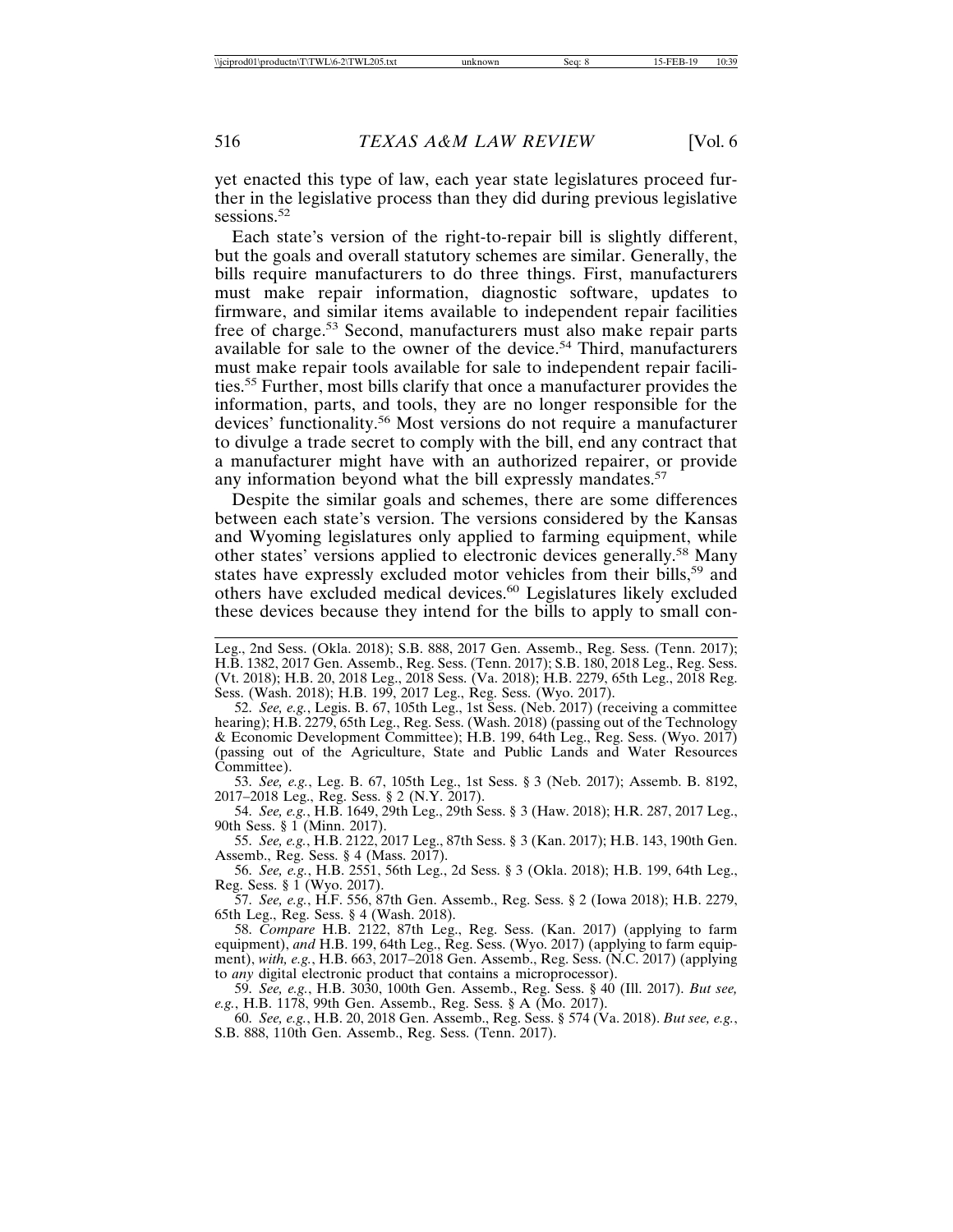sumer electronic devices such as cell phones. Legislatures likely found John Deere's argument that application to motor vehicles can cause traffic accidents, personal injuries, and non-compliance with vehicle emissions compelling. So, out of an abundance of caution, some states have excluded motor vehicles, medical devices, or both.

#### C. *Preemption Concerns*

When state legislative committees began to hear right-to-repair bills, one of the primary concerns expressed by legislators, industry groups who opposed the bills, and supporters of the bills was the impact that federal copyright law would have on the bills—specifically the DMCA.61 For example, prior to the Wyoming Agriculture Committee's vote in favor of their version of the law, committee members discussed federal copyright law.62 Likewise, opponents to the Washington version warned that the bill "may violate federal copyright protections."<sup>63</sup>

Similarly, when the Nebraska right-to-repair bill went before the unicameral's Judiciary Committee, senators and interested parties expressed concern about federal copyright law's impact on the bill. One Committee member questioned why the bill's proponents were coming to the Nebraska legislature for relief. He opined that the proponents "might be coming to the wrong place for [a] resolution," and instead they should lobby Congress.<sup>64</sup> That Committee member went on to say, "a federal solution is what [the bill's proponents] ought to be looking at."<sup>65</sup>

Representatives of the technology industry testified before the Committee and expressed concerns that the bill would endanger their copyrights and conflict with the DMCA. The Entertainment Software Association, a trade association for the video game industry, opposed

62. Telephone Interview with Hans Hunt, Chairman of the House Agric., State & Pub. Lands, & Water Res. Comm., Wyo. Leg. (Oct. 15, 2017). However, the impact federal copyright law may have on the Wyoming bill was not a primary concern of the committee because the Wyoming bill was narrowly tailored to farming equipment and the Library of Congress exempts farming equipment. *See* 37 C.F.R. § 201.40(b)(6) (2017).

63. Letter from CompTIA to Jeff Morris, Chair of the Wash. House Tech. & Econ. Dev. Comm. (Jan. 8, 2018) (on file with Wash. House Tech. & Econ Dev. Comm).

64. *Hearing on L.B. 67 Before the Judiciary Comm.*, 105th Leg., 1st Sess. 42 (Neb. 2017) [hereinafter *Nebraska Hearing*] (statement of Sen. Ernie Chambers, Member, Judiciary Comm.).

65. *Id*.

<sup>61.</sup> The Nebraska bill was one of the first bills to receive a committee hearing, and the Nebraska Legislature is the only state to have transcripts of the committee hearing publicly available. Therefore, this subsection will go into greater detail on the Nebraska committee hearing. However, the comments made before the Nebraska committee were similar to the comments made before other states' committees that considered these bills. Further, I interviewed several legislators from other states who sat on committees that heard their state's version of the bill. Information gleaned from these interviews is also discussed.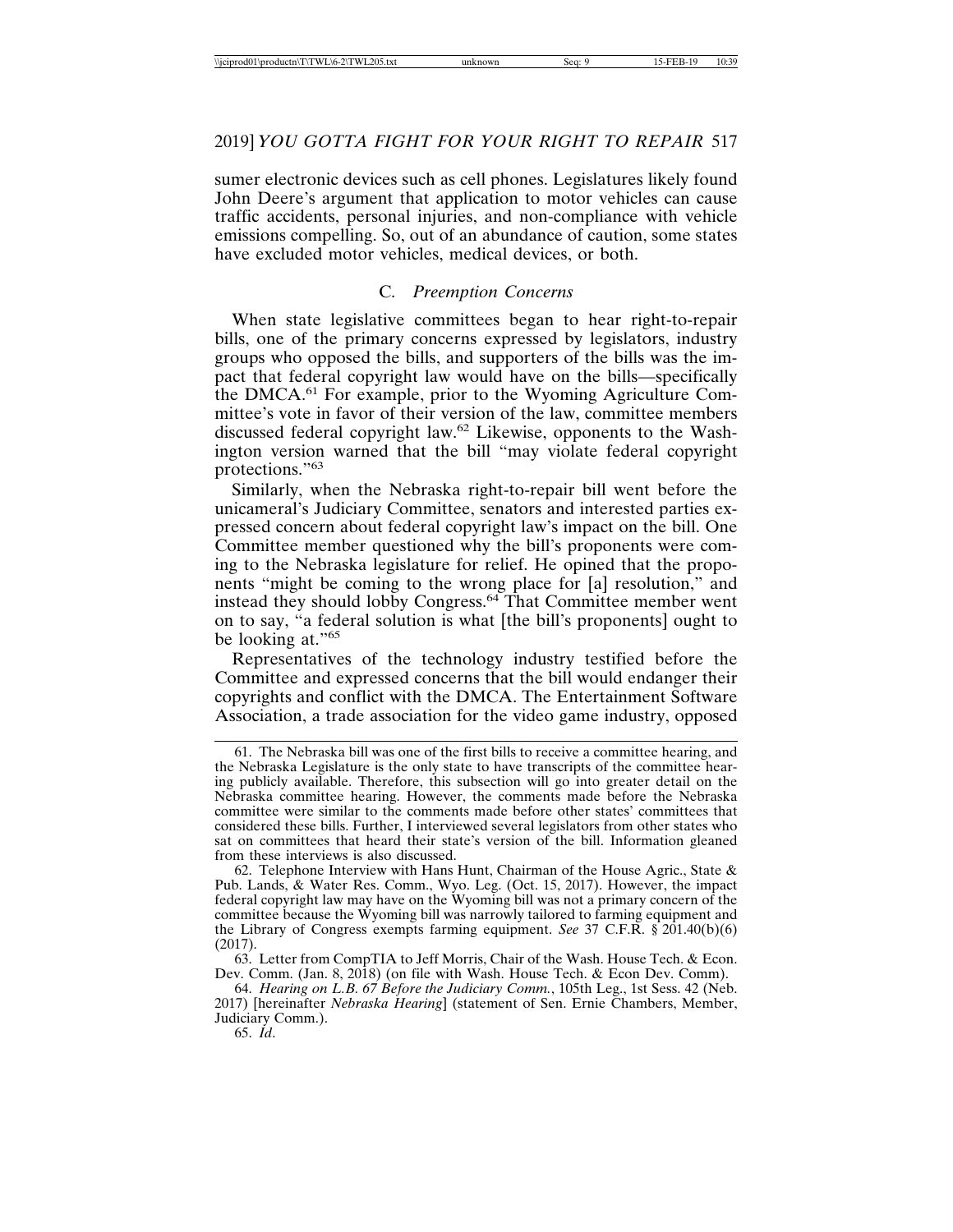the bill and argued it would "create some very complicated conflicts with U.S. copyright law."<sup>66</sup> Additionally, the Computing Technology Industry Association, an IT trade group, opposed the bill and was much blunter in its assessment of the DMCA's impact on the bill. The group said the bill would bring U.S. copyright law into a gray area and risk violating the DMCA.<sup>67</sup>

Finally, proponents of the bill explained to the Committee how current laws adversely affect their ability to operate small, independent repair shops. The owner of an independent repair shop explained how he made videos showing how to repair Apple devices and placed the videos on the internet.<sup>68</sup> Apple threatened to sue the owner of the repair shop unless he removed the videos from the internet.<sup>69</sup> He removed the videos after he consulted with an attorney who informed him that Apple had a potentially viable copyright claim against him.<sup>70</sup>

#### IV. FEDERAL PREEMPTION OF RIGHT-TO-REPAIR LAWS

In our system of federalism, the states and the federal government each have their own power that the other must respect.<sup>71</sup> There can be times, however, where a state and the federal government have laws that conflict. The Supremacy Clause of the U.S. Constitution provides a resolution to these conflicts.72 The Supremacy Clause states that federal law is "the supreme Law of the Land"; therefore, federal law preempts state law.<sup>73</sup> Preemption is the process by which a state law in conflict with a federal law becomes invalidated.<sup>74</sup>

Preemption can be express or implied.75 Express preemption occurs when a statute's language expressly preempts state law.<sup>76</sup> Implied pre-

69. *Nebraska Hearing*, *supra* note 64, at 13 (statement of Louis Rossmann, Owner, Rossmann Repair Group).

70. *Id.*

71. Arizona v. United States, 567 U.S. 387, 399 (2012). *See also* Murphy v. Nat'l Collegiate Athletic Ass'n, 138 S. Ct. 1461, 1475 (2018) ("[B]oth the Federal Government and the States wield sovereign powers, and that is why our system of government is said to be one of 'dual sovereignty.'").

72. *See* U.S. CONST. art. VI. cl. 2.

73. *Id.*

74. *See Murphy*, 138 S. Ct. at 1476 ("This means that when federal and state law conflict, federal law prevails, and state law is preempted.").

75. Gade v. Nat'l Solid Wastes Mgmt. Ass'n, 505 U.S. 88, 98 (1992) (plurality opinion).

76. *Id.* at 99.

<sup>66.</sup> *Id.* at 44 (statement of Michael Warnecke, Representative, Entertainment Software Association).

<sup>67.</sup> *Id.* at 43 (statement of Alexi Madon, Representative, Computing Technology Industry Association).

<sup>68.</sup> *Id.* at 12–13 (statement of Louis Rossmann, Owner, Rossmann Repair Group); *see also* Ben Lovejoy, *Bad Month for Apple Repairs as Tekserve to Close,* Louis Rossmann Videos Likely to Disappear, 9To5 MAC (Jul. 1, 2016, 4:15 AM), https://9to5mac.com/2016/07/01/tekserve-closure-louis-rossman-videos/ [https://perma .cc/9K7L-PE57].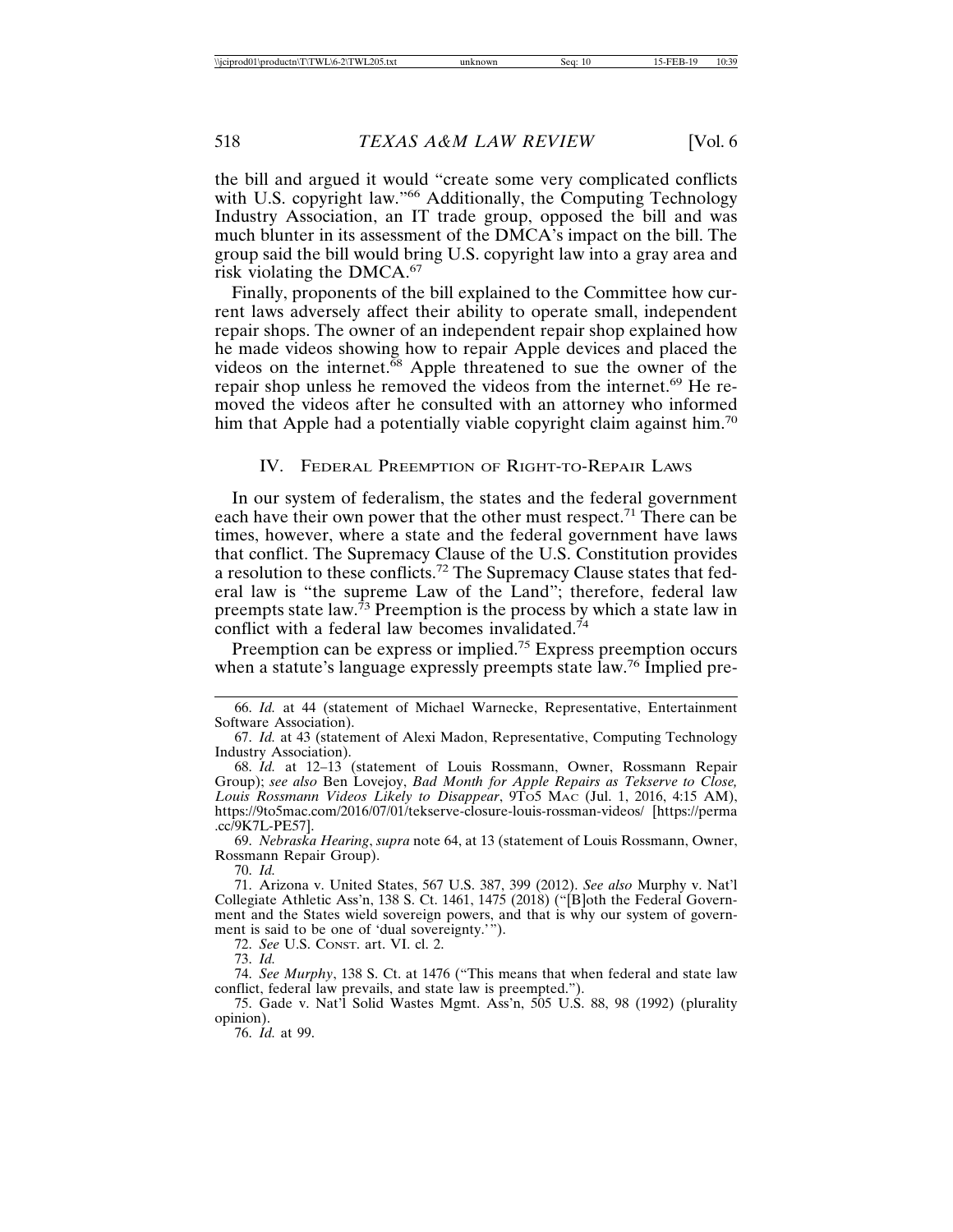emption includes field and conflict preemption.<sup>77</sup> Field preemption occurs when Congress has left no room for the states to regulate in the field.78 Conflict preemption occurs in two ways: (1) when "compliance with both federal and state regulation is a physical impossibility," or (2) when a state's law is an obstacle to the federal objective.79 Thus, the U.S. Supreme Court has recognized three ways federal law can preempt, and therefore nullify, state law: express preemption, field preemption, and conflict preemption.<sup>80</sup>

Congress enacted § 301 ("Copyright Preemption Statute") of the Copyright Act of 1976 ("Copyright Act"), which expressly preempts all other state and common law copyright claims.<sup>81</sup> Since Congress passed the Copyright Preemption Statute, courts typically do not address field or conflict preemption when determining if the Copyright Act preempts a state law.82 This lack of court attention is likely because courts presume the Copyright Preemption Statute encompasses the Act's full preemptive effects.83 Therefore, this Article focuses on express preemption. $84$ 

The Copyright Preemption Statute of the Copyright Act expressly preempts state law if the state law: (1) falls within the scope of copyright subject matter; and (2) grants rights "equivalent to any of the exclusive rights within the general scope of copyright."85

Combining the DMCA and the Copyright Preemption Statute's vast preemptive effects will not preempt a right-to-repair law. First, state legislatures do not intend for right-to-repair laws to be copyright laws. Second, Congress did not intend the DMCA to be a copyright law. The Copyright Preemption Statute, therefore, does not apply to the DMCA and is unable to preempt state laws. Third, even if the DMCA can preempt state laws, the Copyright Preemption Statute cannot preempt right-to-repair laws because they contain additional elements. Finally, the doctrine of implied preemption will not preempt a rightto-repair law. Each of these points will be further examined.

79. *Id.* at 399–400.

83. *Id.*

84. This Article addresses implied preemption only to refute claims that right-torepair laws could be either field or conflict preempted.

85. 17 U.S.C. § 301; Ryan v. Editions Ltd. W., 786 F.3d 754, 760 (9th Cir. 2015); *accord* Forest Park Pictures v. Universal Television Network, Inc., 683 F.3d 424, 429 (2d Cir. 2012); Wrench LLC v. Taco Bell Corp., 256 F.3d 446, 453 (6th Cir. 2001).

<sup>77.</sup> *Id.* at 98.

<sup>78.</sup> *See* Arizona v. United States, 567 U.S. 387, 399 (2012).

<sup>80.</sup> *Gade*, 505 U.S. at 98; Cipollone v. Liggett Grp., 505 U.S. 504, 516 (1992); *accord Arizona*, 567 U.S. at 398–400.

<sup>81.</sup> *See* 17 U.S.C. § 301 (2012).

<sup>82.</sup> Christina Bohannan, *Copyright Preemption of Contracts*, 67 MD. L. REV. 616, 623 (2008).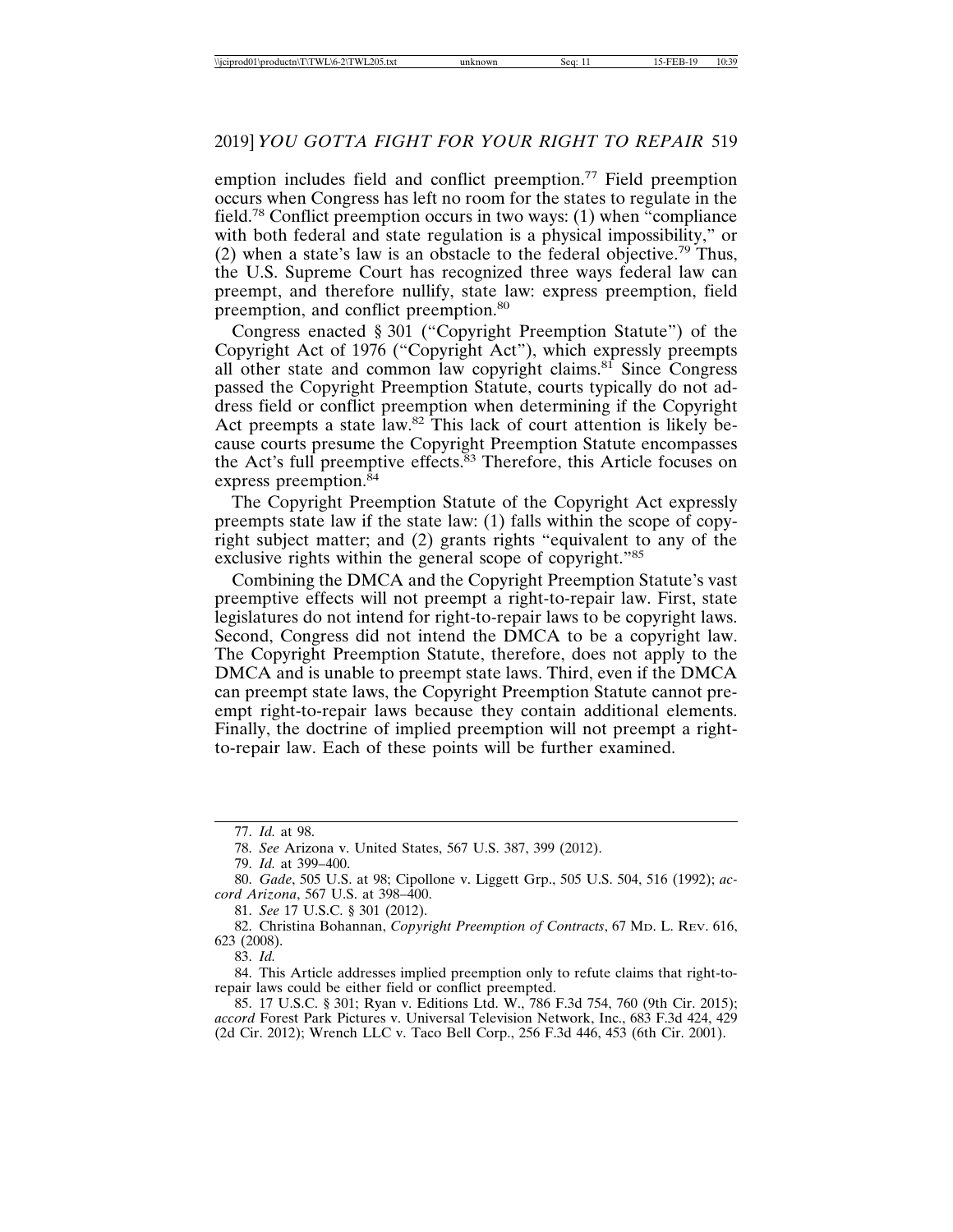#### A. *State Legislatures' Intent*

Right-to-repair laws are beyond the scope of the Copyright Preemption Statute because they are consumer-protection-laws—not copyright laws. Virtually all state legislatures that have considered right-to-repair laws have correctly considered them as consumer protection laws. Therefore, right-to-repair laws are not subject to the Copyright Preemption Statute's preemptive effects.

The fact that right-to-repair laws are consumer-protection laws is evident in several ways. First, legislatures referred right-to-repair bills to committees with jurisdiction over consumer-protection-type laws. For example, the legislatures from Nebraska, Vermont, and Wyoming referred their bills to the Judiciary Committee, the Committee on Economic Development, Housing, and General Affairs, and the Agriculture, State, and Public Lands and Water Resources Committee, respectively, where they each received committee hearings.<sup>86</sup>

Second, these bills amend or add to parts of the codes or titles that govern consumer protection. For example, the Wyoming version adds a new section in the Farm and Ranch Operations Chapter of the Agriculture, Livestock, and Other Animals Title.<sup>87</sup> Likewise, the New York version adds a new section in the Miscellaneous Article of the General Business Law Code,<sup>88</sup> and the North Carolina version adds a new Article to the Monopolies, Trusts, and Consumer Protection Chapter.89 Therefore, state legislatures intend right-to-repair laws to be consumer-protection laws.

Protecting citizens from unfair trade practices by enacting consumer-protection laws is a traditional police power of the states, not of the federal government.90 Thus, courts give states more deference when construing preemption principles of a state consumer protection law than a non-traditional, police-power state law. In *Florida Lime*, the U.S. Supreme Court upheld a state statute based on this presumption.91 In that case, the U.S. Department of Agriculture's regulations allowed farmers to pick South Florida avocados once they had matured.92 The federal law based its test for maturity on a schedule of

88. S.B. 618, 239th Gen. Assemb., Reg. Sess. § 1 (N.Y. 2017); H.B. 8192, 239th Gen. Assemb., Reg. Sess. §1 (N.Y. 2017).

89. H.B. 663, Gen. Assemb., 2017 Sess. § 1 (N.C. 2017).

90. Watters v. Wachovia Bank, N.A., 550 U.S. 1, 36 n.19 (2007) (Stevens, J., dissenting); Castro v. Collecto, Inc., 634 F.3d 779, 784–85 (5th Cir. 2011); Gen. Motors Corp. v. Abrams, 897 F.2d 34, 41–42 (2d Cir. 1990).

<sup>86.</sup> *See, e.g.*, LEG. JOURNAL, 150th Leg., 1st. Sess., at 86 (Neb. 2017); S. JOURNAL, 2018 Leg. Sess., at 16 (Vt. 2018); H. JOURNAL, 64th Leg., Gen. Sess., at 323 (Wyo. 2017). *But see* H. Journal, 99th Gen. Assemb., 1st Sess., at 2790 (Mo. 2017) (referred to Select Committee on Local, State, Federal Relations, and Miscellaneous Business); H. JOURNAL, 87th Leg., Reg. Sess., at 98 (Kan. 2017) (referred to Committee on Federal and State Affairs).

<sup>87.</sup> H.B. 199, 2017 Gen. Sess., 64th Leg. § 1 (Wyo. 2017).

<sup>91.</sup> *See* Fla. Lime & Avocado Growers, Inc. v. Paul, 373 U.S. 132, 142, 156 (1963). 92. *Id.* at 139.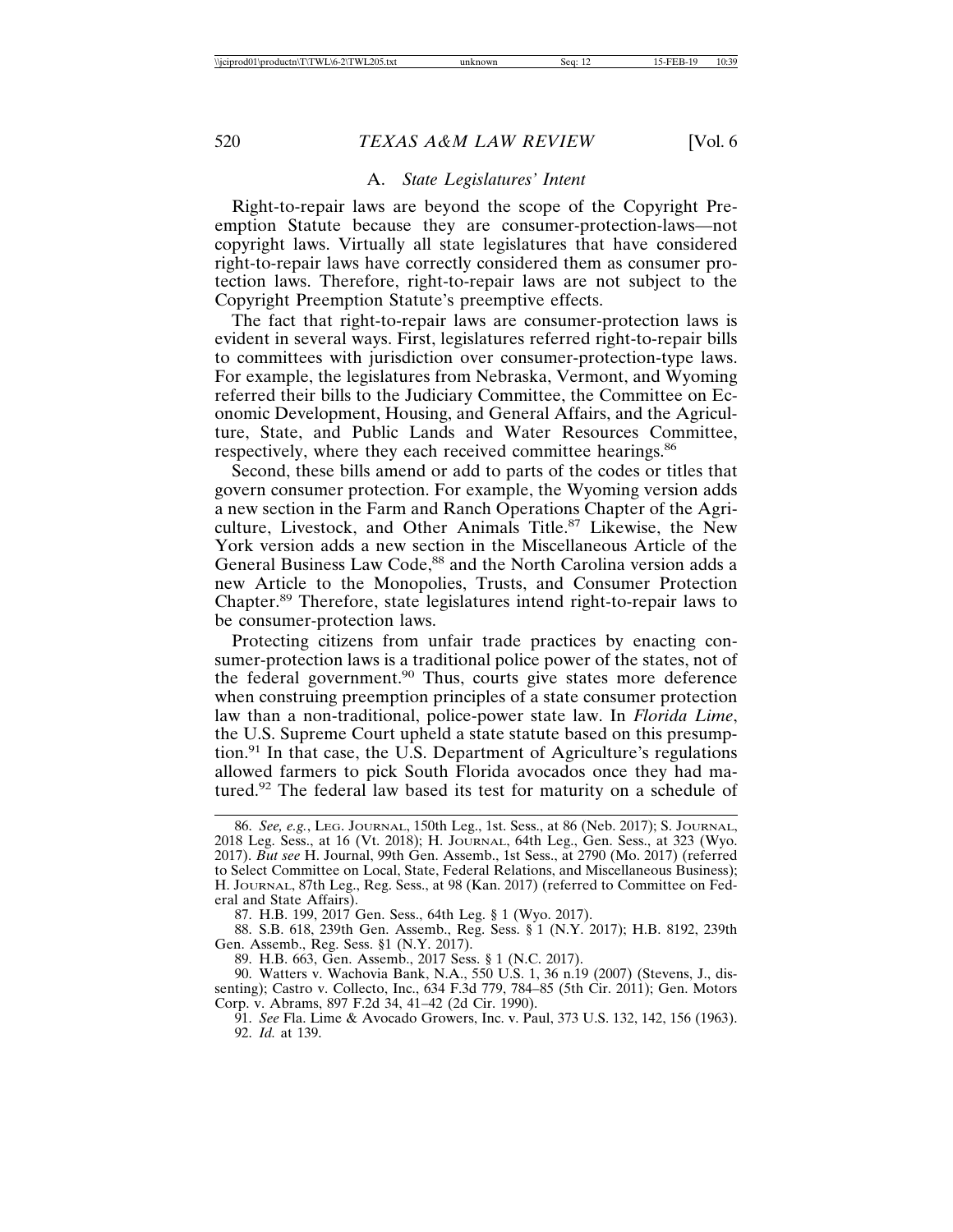picking dates.<sup>93</sup> California law, on the other hand, prohibited the sale of avocados with less than 8% of oil by weight.<sup>94</sup>

The Court determined that the California law was a food safety law—a traditional power of the states.<sup>95</sup> With this determination in mind, the Court narrowly interpreted the federal regulation's preemptive effects on the California law.96 The Court construed the federal regulations to apply to the "picking, processing, and transporting of" avocados, while the state law regulated the marketing of avocados.<sup>97</sup> The Court noted that just because Congress regulates on one end of the stream of commerce, that does not preclude a state from regulating at the other end.<sup>98</sup>

Thus, right-to-repair laws are consumer protection laws, which are a traditional state police power. And, as the Supreme Court has noted many times, in all preemption cases, courts "start with the assumption that the historic police power of the States [are] not to be superseded by [f]ederal [a]ct unless [it is] the clear manifest purpose of Congress."<sup>99</sup> Thus, federal law's preemptive effects are narrowly construed when the state law in question is an exercise of the state's traditional police power. Further, Congress's "regulation[s] at of one end of the stream of commerce does not [foreclose] . . . state regulation at the other end."<sup>100</sup>

Narrowly interpreting the federal regulation's preemptive effect on right-to-repair laws would lead to the same result as in *Florida Lime* that the state law is not preempted. Much like the California law, right-to-repair laws and federal regulations operate on opposite ends of the stream of commerce spectrum. The DMCA regulates on the manufacturing side of the stream of commerce, while right-to-repair laws regulate on the repair side. The DMCA's regulations on the manufacturing side of the stream of commerce do not preempt right-torepair regulations on the repair side of the stream of commerce. Therefore, the Copyright Preemption Statute does not preempt a right-to-repair law.

#### B. *Congress's Intent to Preempt*

Congress's intent is the key in all preemption cases.<sup>101</sup> Even when Congress has enacted a statute that expressly preempts state law, courts look at Congress's intent to determine the full power of the

<sup>93.</sup> *Id.*

<sup>94.</sup> *Id.* at 133.

<sup>95.</sup> *Id.* at 144.

<sup>96.</sup> *See id.* at 145.

<sup>97.</sup> *Id.*

<sup>98.</sup> *Id.*

<sup>99.</sup> Wyeth v. Levine, 555 US. 555, 565 (2009).

<sup>100.</sup> *Fla. Lime*, 373 U.S. at 145.

<sup>101.</sup> *Wyeth*, 555 U.S. at 565.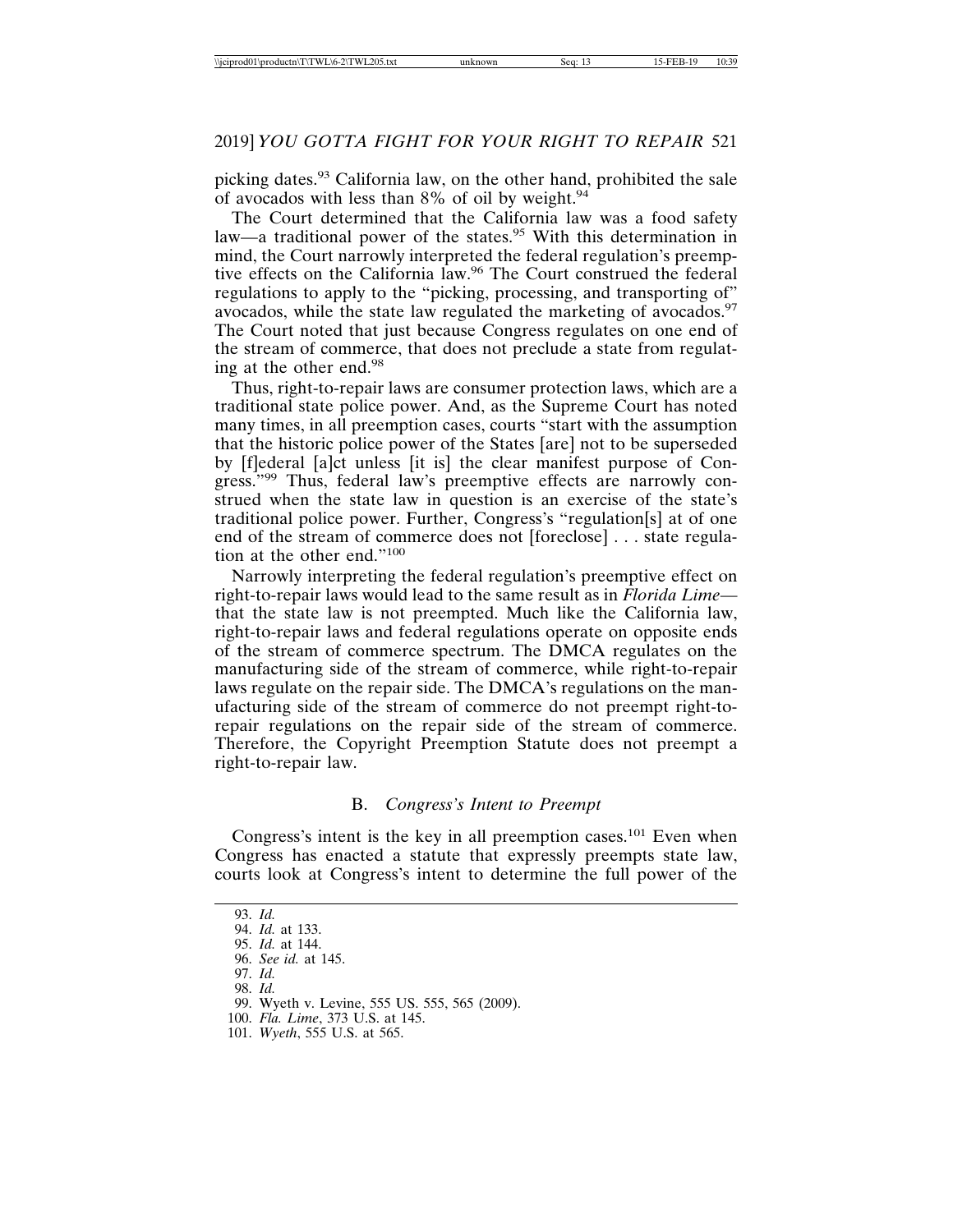statute's preemptive effect.102 Thus, in express preemption cases, the courts focus on the language of the preemption statute because it is the best evidence of Congress's intent.<sup>103</sup>

The Copyright Preemption Statute preempts all state copyright claims, which shows Congress intended a uniform copyright system. However, Congress did not intend the Copyright Preemption Statute to apply to the DMCA because Congress did not intend the DMCA to be a copyright law. The DMCA's anti-circumvention provision lacks the characteristics of traditional copyright laws and can be more accurately described as an anti-hacking law.104 Although the short title of the Act describes it as a copyright act, that description is not dispositive.105 Indeed, the DMCA's legislative history shows that Congress did not intend a new copyright law.

The WIPO Treaty required signatory nations to provide "adequate legal protection[s] . . . against the circumvention of effective technological measures.<sup>106</sup> At the time, U.S. copyright law already protected against circumvention, so much so that the Clinton administration originally planned to submit the Treaty to the Senate without implementing legislation.<sup>107</sup> However, content-owning industry groups saw the WIPO Treaty and an implementing act as a way to expand their copyright protection.108 Nevertheless, Congress ultimately passed implementing legislation—the DMCA—and content-owning industry groups successfully lobbied Congress to enact an anti-circumvention provision beyond the requirements of the treaty.109

When Congress considered H.R. 2281, the bill that ultimately became the DMCA, Congress acknowledged that questions existed regarding whether the bill was a traditional copyright law.110 Congress referred H.R. 2281 to both the House Committee on the Judiciary and

102. *See* Chamber of Commerce of U.S. v. Whiting, 563 U.S. 582, 594 (2011). 103. *Id*.

104. Peter S. Menell, *Envisioning Copyright Law's Digital Future*, 46 N.Y.L. SCH. L. REV. 63, 135 (2003) ("Title I of the DMCA goes beyond traditional copyright approaches in order to address the threat of unauthorized reproduction and distribution of copyrighted works in the digital age."). *See generally* David Nimmer, *A Riff on Fair Use in the Digital Millennium Copyright Act*, 148 U. PA. L. REV. 673, 686 (2000) (noting the DMCA's main provision is not copyright infringement).

105. *See* Caminetti v. United States, 242 U.S. 470, 490 (1917) ("[T]he name given to an act by way of designation or description . . . cannot change the plain import of its words.").

106. Word Intellectual Property Organization Copyright Treaty art. 11, Apr. 12, 1997, S. TREATY DOC. NO. 105-17, 2186 U.N.T.S. 38542.

107. Burk, *supra* note 16, at 1103.

108. *See id.*

109. *See id.*; *see also* Pamela Samuelson, *The U.S. Digital Agenda at WIPO*, 37 VA. J. INT'L L. 369, 409–15 (1997) (noting that language similar to the DMCA's anti-circumvention provision was rejected at the WIPO's diplomatic conference because other countries thought that either the anti-circumvention provision was unnecessary or that the language was too broad).

110. *See* H.R. REP. NO. 105-551, pt. 2, at 24–25 (1998).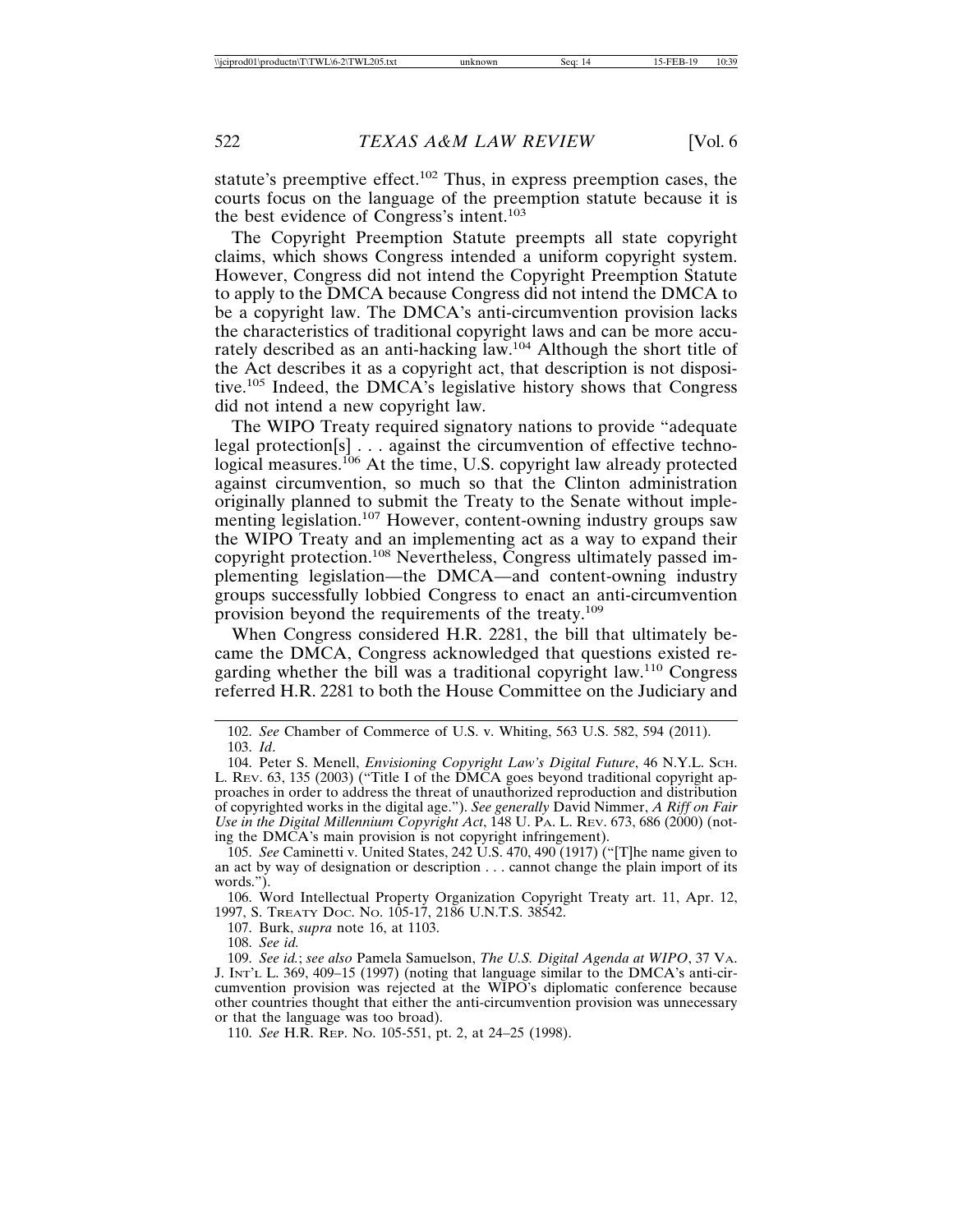the House Committee on Commerce.111 The Commerce Committee believed that H.R. 2281 concerned "much more than intellectual property."112 During the committee process, the Commerce Committee adopted an amendment that moved the anti-circumvention provision out of Title 17—the copyright law portion of the United States Code—and made it a freestanding provision of law.113 The committee reasoned that the anti-circumvention provision should not be in Title 17 because those "provision[s] have little, if anything, to do with copyright law."114 Indeed, Congress asserted its constitutional ability to enact the DMCA came from the commerce clause, rather than the copyright clause.<sup>115</sup>

Further, the Commerce Committee noted the anti-circumvention provision was a sharp deviation from how Congress had historically fulfilled its constitutional objective of promoting "the Progress of Science and the useful Arts."<sup>116</sup> Historically, federal copyright law regulated copyrighted information, not the technology that disseminated the information.117 The Commerce Committee observed that the Copyright Act is technologically neutral, meaning certain actions are prohibited—but not the commerce in information technology, i.e., the devices by which the information is disseminated.<sup>118</sup>

The Commerce Committee agreed with a group of what it described as "distinguished copyright law professors" who wrote to the Committee expressing their concerns about the bill.<sup>119</sup> The professors warned that while Congress may ultimately codify the anti-circumvention provision in Title 17, the liability that this provision creates is a "separate and independent" action from copyright infringement.<sup>120</sup> The professors also warned against what they described as "paracopyright,"<sup>121</sup> which creates liability for one who attempts to circumvent a technological measure that protects a copyrighted work.<sup>122</sup> The professors noted that the conduct the anti-circumvention provisions prohibit have "traditionally . . . fallen outside the regulatory sphere of intellectual property law."123 The Commerce Committee agreed with the professors' claims but acknowledged that there must be some law that

- 115. *Id.* at 35.
- 116. U.S. CONST. art. I, § 8, cl. 8.
- 117. H.R. REP. NO. 105-551, pt. 2, at 24.
- 118. *Id.* at 24.
- 119. *Id.* at 24–25.
- 120. *Id.* at 24.
- 121. *Id.*
- 122. Nimmer, s*upra* note 104, at 727 nn.292–94.
- 123. H.R. REP. NO. 105-551, pt. 2, at 25.

<sup>111.</sup> H.R. REP. NO. 105-551, pt. 1, at 1 (1998) (Judiciary); H.R. REP. NO. 105-551, pt. 2, at 21 (commerce).

<sup>112.</sup> H.R. REP. NO. 105-551, pt. 2, at 22.

<sup>113.</sup> *Id.* at 23.

<sup>114.</sup> *Id.* at 24.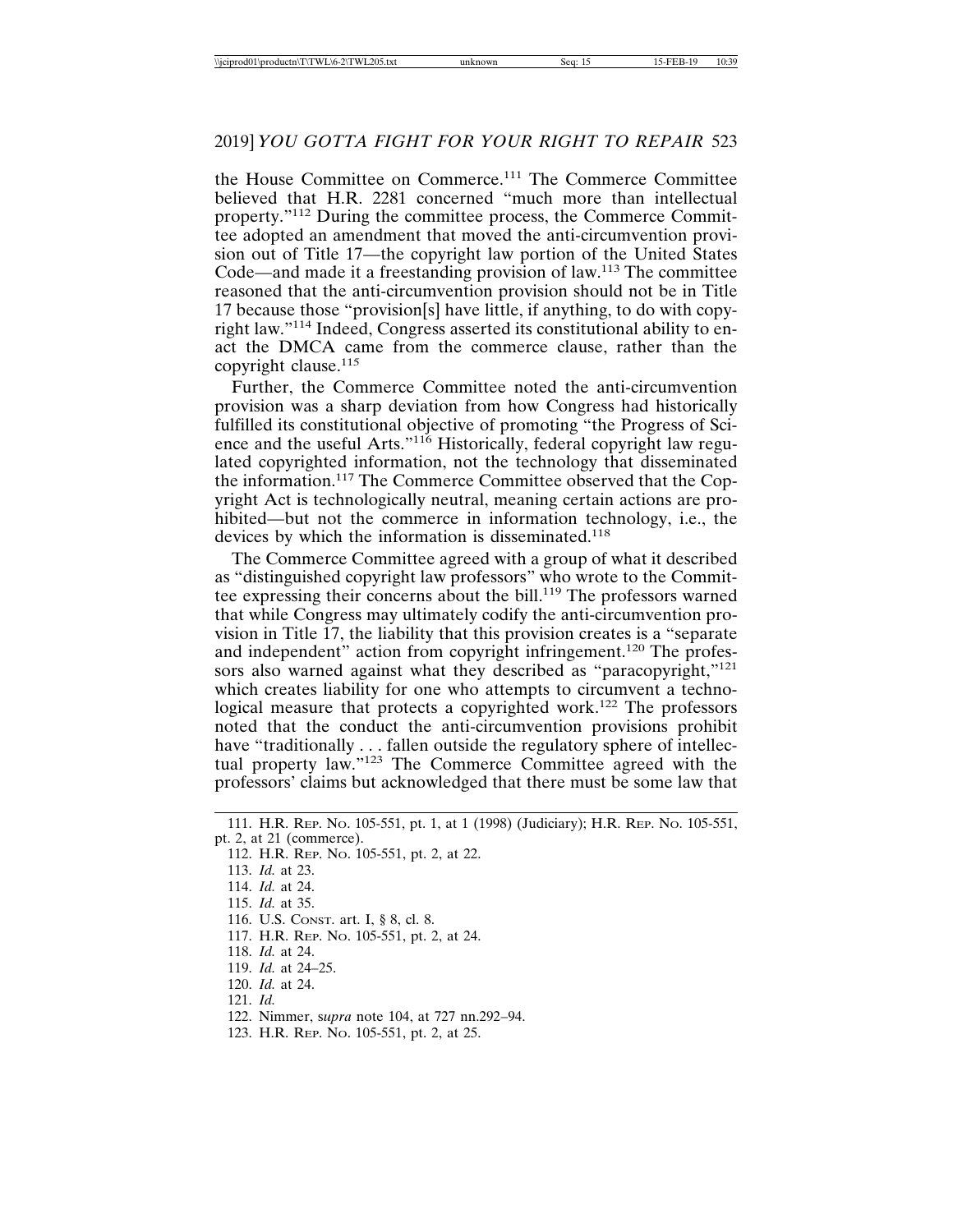protects copyright owners from the unique threat that the digital environment poses.<sup>124</sup>

For these reasons, the House Committee on Commerce voted on and adopted an amendment to H.R. 2281 that made the anti-circumvention portions free-standing sections of law, rather than a part of Title 17.125 Although the Senate ultimately changed the House version of the bill, this legislative history shows that Congress did not intend the DMCA to be a traditional copyright law which could expressly preempt state laws. Thus, the DMCA cannot preempt state law. Because Congress did not intend the DMCA to be a new copyright law, the Copyright Preemption Statute's express preemption powers do not apply. Therefore, a state's right-to-repair law would be valid.

#### C. *The Copyright Preemption Statute's Preemptive Effect*

The Copyright Preemption Statute preempts all state and common law causes of action which grant the same legal rights as those granted by the Copyright Act.<sup>126</sup>

1. Subject Matter and General Scope Requirement

The Copyright Preemption Statute preempts a state claim if the state claim: (1) falls within the scope of copyright subject matter, and (2) grants rights "equivalent to any of the exclusive rights within the general scope of copyright."127 Courts generally refer to these two elements as the Subject Matter Requirement and the General Scope Requirement, respectively.<sup>128</sup>

First, courts broadly interpret the Subject Matter Requirement to include works that contain non-copyrightable materials.<sup>129</sup> For example, in 1983, the Second Circuit held in *Harper & Row* that President Gerald Ford's memoirs, which contained non-copyrightable facts, met the subject matter requirement.<sup>130</sup> In that case, a magazine acquired a copy of President Ford's manuscript, and the magazine published information about Ford's public and political life.<sup>131</sup> The court reasoned that while the information published was non-copyrightable, the memoir was copyrightable. Therefore, the memoir met the Subject Matter Requirement.132 If it did not meet the Subject Matter Requirement,

131. *See id.* at 198–99.

132. *Id.* at 200.

<sup>124.</sup> *Id.*

<sup>125.</sup> *Id.*

<sup>126. 17</sup> U.S.C. § 301 (2012).

<sup>127.</sup> *Id.*; Ryan v. Editions Ltd. W., 786 F.3d 754, 760 (9th Cir. 2015); *accord* Forest Park Pictures v. Universal Television Network, Inc., 683 F.3d 424, 429 (2d Cir. 2012); Wrench LLC v. Taco Bell Corp., 256 F.3d 446, 453 (6th Cir. 2001).

<sup>128.</sup> *See Forest Park Pictures*, 683 F.3d at 429–30.

<sup>129.</sup> Briarpatch Ltd. v. Phx. Pictures, Inc., 373 F.3d 296, 305 (2d Cir. 2004).

<sup>130.</sup> Harper & Row, Publishers, Inc. v. Nat'l Enters., 723 F.2d 195, 200 (2d Cir. 1983), *rev'd on other grounds*, 471 U.S. 539 (1985).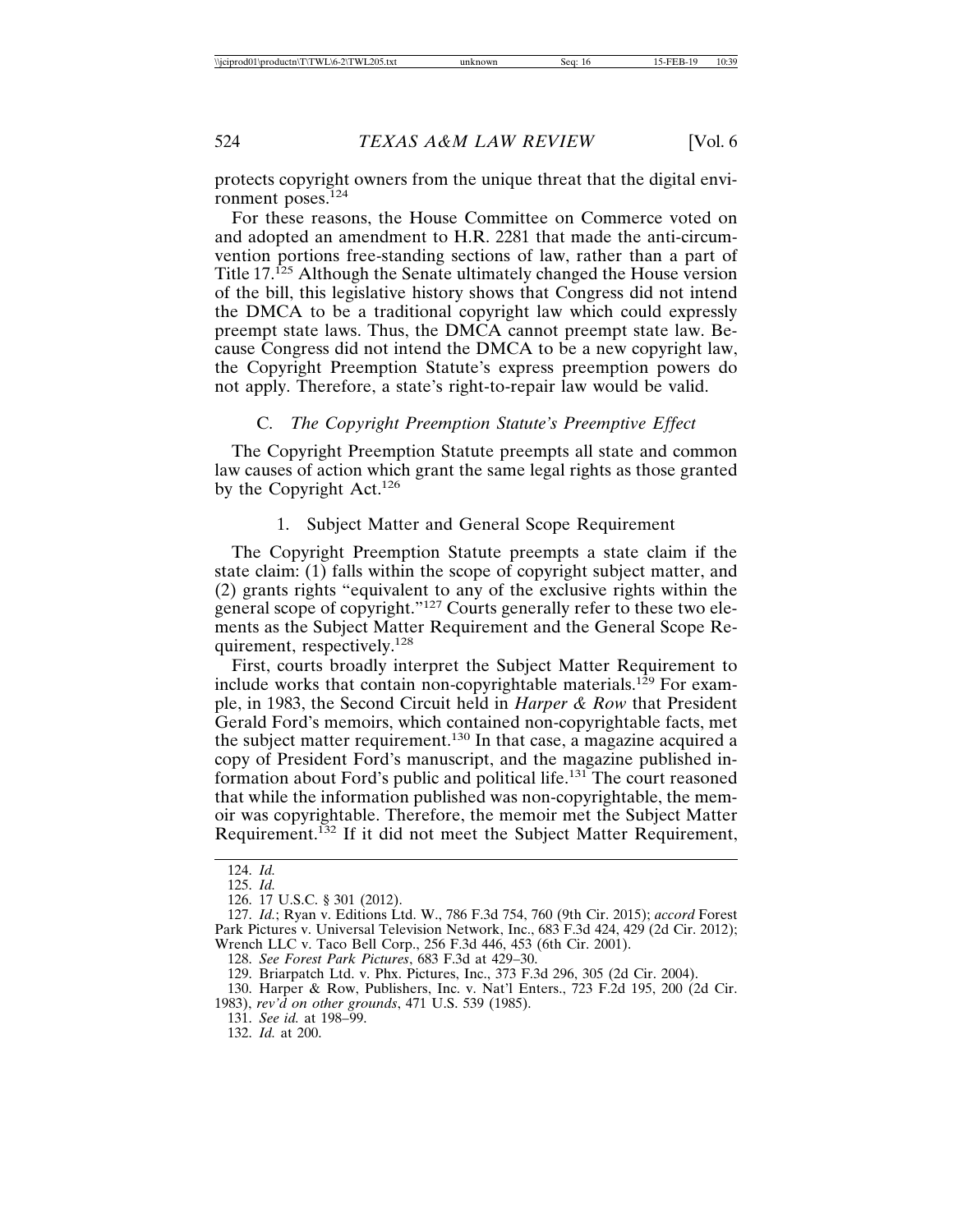the court feared states would be able to enact their own copyright protections for materials that contained both copyrightable and noncopyrightable material, which would directly oppose one of the Act's central goals.133 Thus, a work consisting of non-copyrightable material can still meet this requirement if the work broadly fits into a copyrightable category.134

Second, a state claim is beyond the General Scope Requirement if it is "qualitatively different" from a right that the Copyright Act protects.135 Thus, a state cause of action that is qualitatively different from a right protected by Title 17 is not preempted, and thus valid. There are two ways courts examine whether a state claim is qualitatively different. First, courts consider the rights the plaintiff is seeking to protect.136 Second, courts determine if the state cause of action contains additional elements beyond what the Copyright Act requires.137

It is well established that software can be copyrighted.138 Thus, right-to-repair laws meet the first prong of this test because the work in question is software. Regardless, the second prong of the test—the General Scope Requirement—is not met. The Copyright Preemption Statute would not preempt a state's right-to-repair law because the plaintiff would seek to protect rights that are qualitatively different from what the Copyright Act protects. Likewise, right-to-repair laws require additional elements beyond what the Copyright Act requires.

Right-to-repair laws are designed so that the non-copyright owner institutes the lawsuit. For example, some bills have a provision that requires the independent repair shop to inform the manufacturer in writing that the independent repair shop believes the manufacturer has failed to comply with the law, then allow thirty-days for the manufacturer to cure the lack of compliance before bringing suit.139 But, other bills require the state attorney general to institute a civil suit to enforce the law.140 No matter the setup the state chooses, the law presupposes that the party instituting the action is either the attorney general or an independent repair shop—not the copyright holder.

Therefore, the right the plaintiff would seek to protect would be enforcement of the right-to-repair law itself. This throws a wrench in the Copyright Act preemption analysis because there is no copyright claim, so no federal law exists to analyze. In this scenario, plaintiffs

<sup>133.</sup> *Id.*

<sup>134.</sup> *Briarpatch*, 373 F.3d at 305.

<sup>135.</sup> Ryan v. Editions Ltd. W., 786 F.3d 754, 760 (9th Cir. 2015).

<sup>136.</sup> *Briarpatch*, 373 F.3d at 306.

<sup>137.</sup> *Ryan*, 786 F.3d at 760.

<sup>138. 1</sup> NIMMER & NIMMER, *supra* note 21, § 2A.10(B).

<sup>139.</sup> *See, e.g.*, S.B. 96, 119th Gen. Assemb., Reg. Sess. § 9 (Mass. 2017); H.B. 143, 119th Gen. Assemb., Reg. Sess. § 9 (Mass. 2017); H.B. 199, 64th Leg., Reg. Sess. § 1 (Wyo. 2017).

<sup>140.</sup> *See, e.g.*, Leg. B. 67, 150th Leg., Reg. Sess. § 8 (Neb. 2017); H.B. 2279, 65th Leg., Reg. Sess. § 6 (Wash. 2018).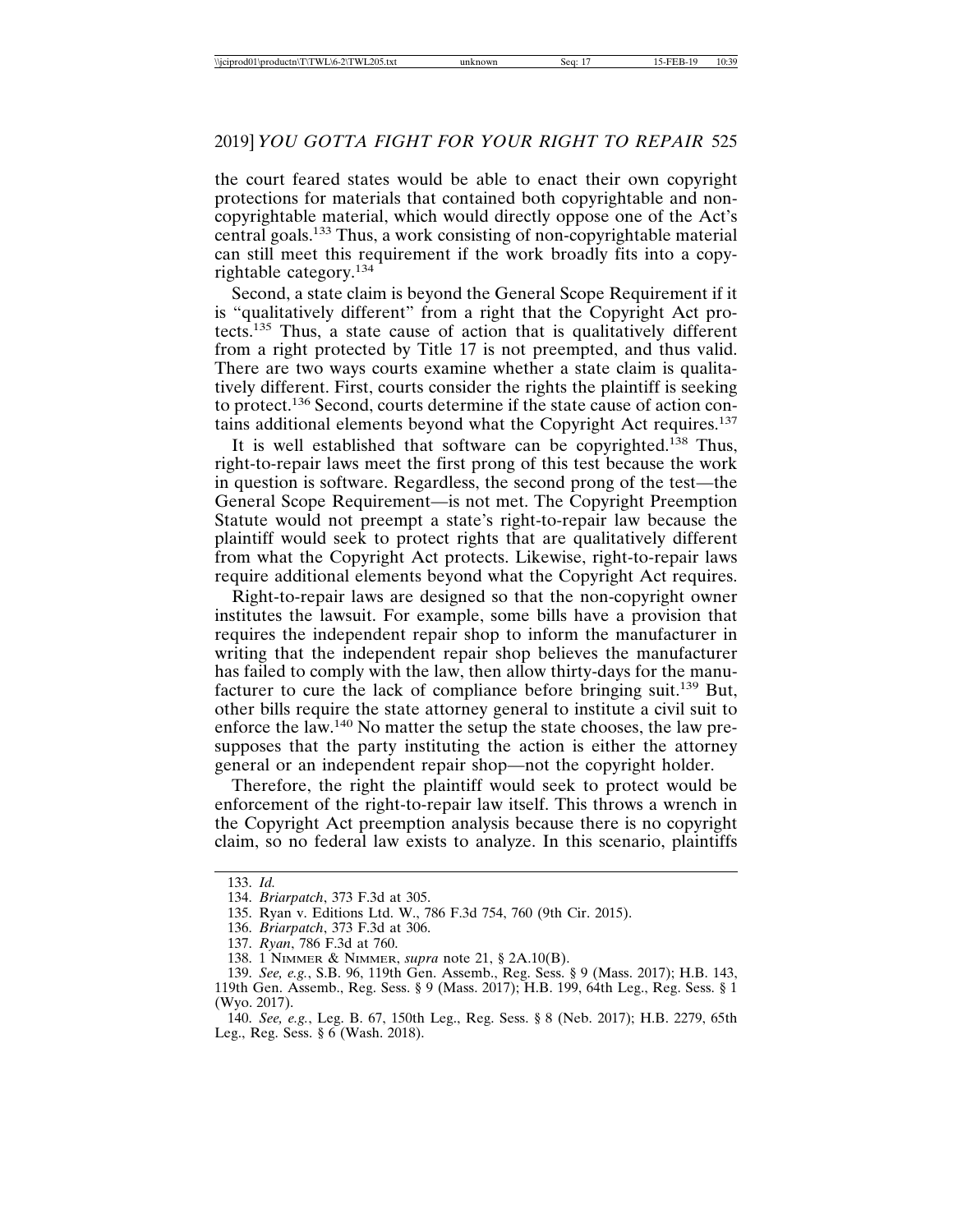would protect their ability to access repair parts and information via a state cause of action—something totally divorced from federal copyright law. Thus, the Copyright Preemption Statute's preemptive power would not enter the analysis.

#### 2. The Extra Element Requirement

Another way courts determine that a state cause of action is qualitatively different is if it contains additional elements beyond that which the Copyright Act requires.141 The courts take a restrictive view of what constitutes "extra elements," and thus a qualitatively different claim.142 To be a qualitatively different claim, the additional element must change the cause of action's nature and not just its scope.143 For example, requiring a plaintiff to also show breach of fiduciary duty would change the action's nature.<sup>144</sup> However, adding a scienter requirement would not make the claim qualitatively different because that only alters the cause of action's scope and not its nature.<sup>145</sup>

In one of the first cases to consider whether the Copyright Preemption Statute preempts a state claim, the Eighth Circuit held that a contract claim was different from a copyright claim.146 In that case, Computer Associates created software and licensed it to National Car Rental.147 The license agreement provided that National Car Rental could only use the software to process its own data.148 However, Computer Associates learned that National Car Rental was using the software to process data of third parties.<sup>149</sup> Computer Associates sued, claiming that National Car Rental breached the license agreement and infringed on Computer Associates' copyright.<sup>150</sup>

The Eighth Circuit rejected National Car Rental's argument that the breach of contract claim protected a right equivalent to Computer Associates' copyright claim, and therefore is preempted by the Copyright Preemption Statute.<sup>151</sup> The court explained the addition of an element beyond "the act[ ] of reproduction, performance, distribution or display" causes the claim to fall outside of the general scope of copyright.152 Further, the court could not find any precedent suggesting that breaching a contract constituted copyright infringe-

142. *Briarpatch*, 373 F.3d at 306.

- 
- 151. *See id.* at 430–31.
- 152. *Id.* at 431.

<sup>141.</sup> *Ryan*, 786 F.3d at 760; *Briarpatch*, 373 F.3d at 306.

<sup>143.</sup> Comput. Ass'n Int'l, Inc. v. Altai, Inc., 982 F.2d 693, 717 (2d Cir. 1992).

<sup>144.</sup> *Briarpatch*, 373 F.3d at 306.

<sup>145.</sup> *Comput. Ass'n Int'l*, 982 F.2d at 717; *Briarpatch*, 373 F.3d at 306.

<sup>146.</sup> Nat'l Car Rental Sys., Inc. v. Comput. Ass'n Int'l, Inc., 991 F.2d 426, 430–31 (8th Cir. 1993).

<sup>147.</sup> *Id.* at 427.

<sup>148.</sup> *Id.*

<sup>149.</sup> *Id.* at 428. 150. *Id.*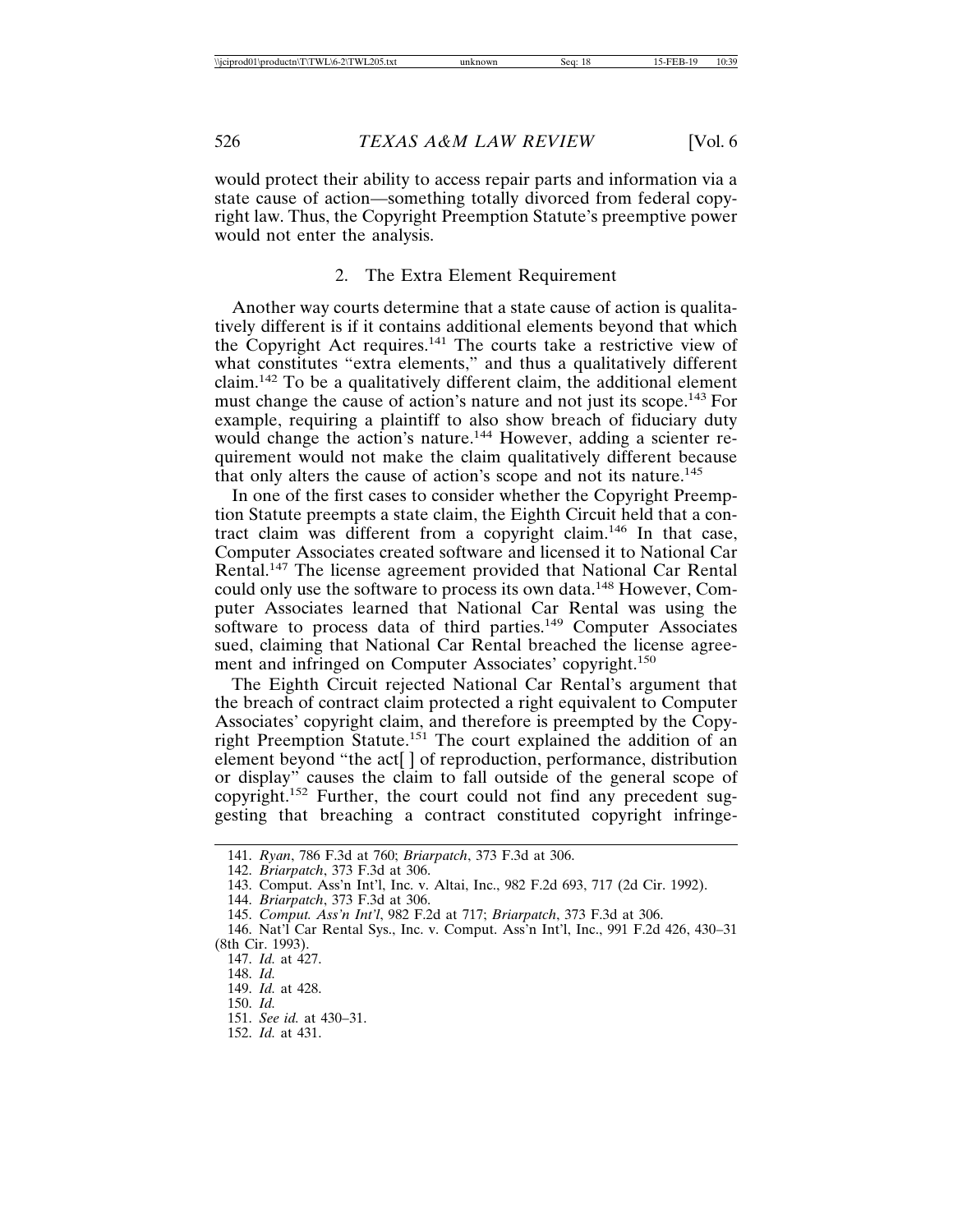ment.153 Therefore, because the breach of contract claim is outside the general scope of copyright, the claim could not be preempted.154

Thus, a state law that incorporates elements beyond reproduction, or the like, is not equivalent, so the state law is not preempted.155 Determining if right-to-repair laws have additional elements beyond those of the DMCA requires an understanding of the elements of the DMCA.

#### a. *The DMCA's Elements*

Various federal courts of appeals have reached different conclusions regarding the elements of the DMCA.156 The two interpretations of the law are best exemplified by the Federal Circuit in *Chamberlain Group, Inc. v. Skylink Technologies, Inc*, 157 and the Ninth Circuit in *MDY Industries, LLC v. Blizzard Entertainment, Inc*. 158 In 2004, the Federal Circuit in *Chamberlain* adopted a narrow reading of the DMCA. But six years later, the Ninth Circuit in *Blizzard* adopted a much broader reading of the statute. The elements a plaintiff is required to show, therefore, differ depending on jurisdiction.

In *Chamberlain*, the Court of Appeals for the Federal Circuit held that adopting the plain meaning of the DMCA would lead to an "absurd and disastrous" result.<sup>159</sup> Therefore, the court reasoned there must be a "reasonable relationship" between the circumvention and the copyright infringement.160 The *Chamberlain* court, in effect, engraved into the DMCA a requirement that a plaintiff must prove that the defendant's action infringed a valid copyright.<sup>161</sup> The court established this requirement because it had concerns regarding the policy implications without such a requirement.<sup>162</sup>

155. R.W. Beck, Inc. v. E3 Consulting, LLC, 577 F.3d 1133, 1147 (10th Cir. 2009).

- 158. *Blizzard*, 629 F.3d at 928.
- 159. *Chamberlain*, 381 F.3d at 1201.
- 160. *Id.* at 1202.
- 161. *Id.* at 1203.
- 162. *See* Troupson, *supra* note 156, at 342.

<sup>153.</sup> *See id.* at 431–32. Other Federal Courts of Appeals have followed this same holding. Taquino v. Teledyne Monarch Rubber, 893 F.2d 1488, 1501 (5th Cir. 1990) ("This action for breach of contract involves an element in addition to mere reproduction, distribution or display: the contract promise made by [appellants], therefore, it is not preempted."); *accord* Acorn Structures, Inc. v. Swantz, 846 F.2d 923, 926 (4th Cir. 1988); ProCD, Inc. v. Zeindenberg, 86 F.3d 1447 (7th Cir. 1996).

<sup>154.</sup> *See Nat'l Car Rental Sys.*, 991 F.2d at 431.

<sup>156.</sup> *Compare* MDY Indus., LLC v. Blizzard Entm't, Inc., 629 F.3d 928 (9th Cir. 2010) (construing narrowly the DMCA), *with* Chamberlain Grp., Inc. v. Skylink Techs., Inc., 381 F.3d 1178 (Fed. Cir. 2004) (construing broadly the DMCA). *See generally* Theresa M. Troupson, Note, *Yes, It's Illegal to Cheat a Paywall: Access Rights and the DMCA's Anticircumvention Provision*, 90 N.Y.U. L. REV. 325, 336–49 (2015) (explaining the two interpretations).

<sup>157.</sup> *Chamberlain*, 381 F.3d at 1178.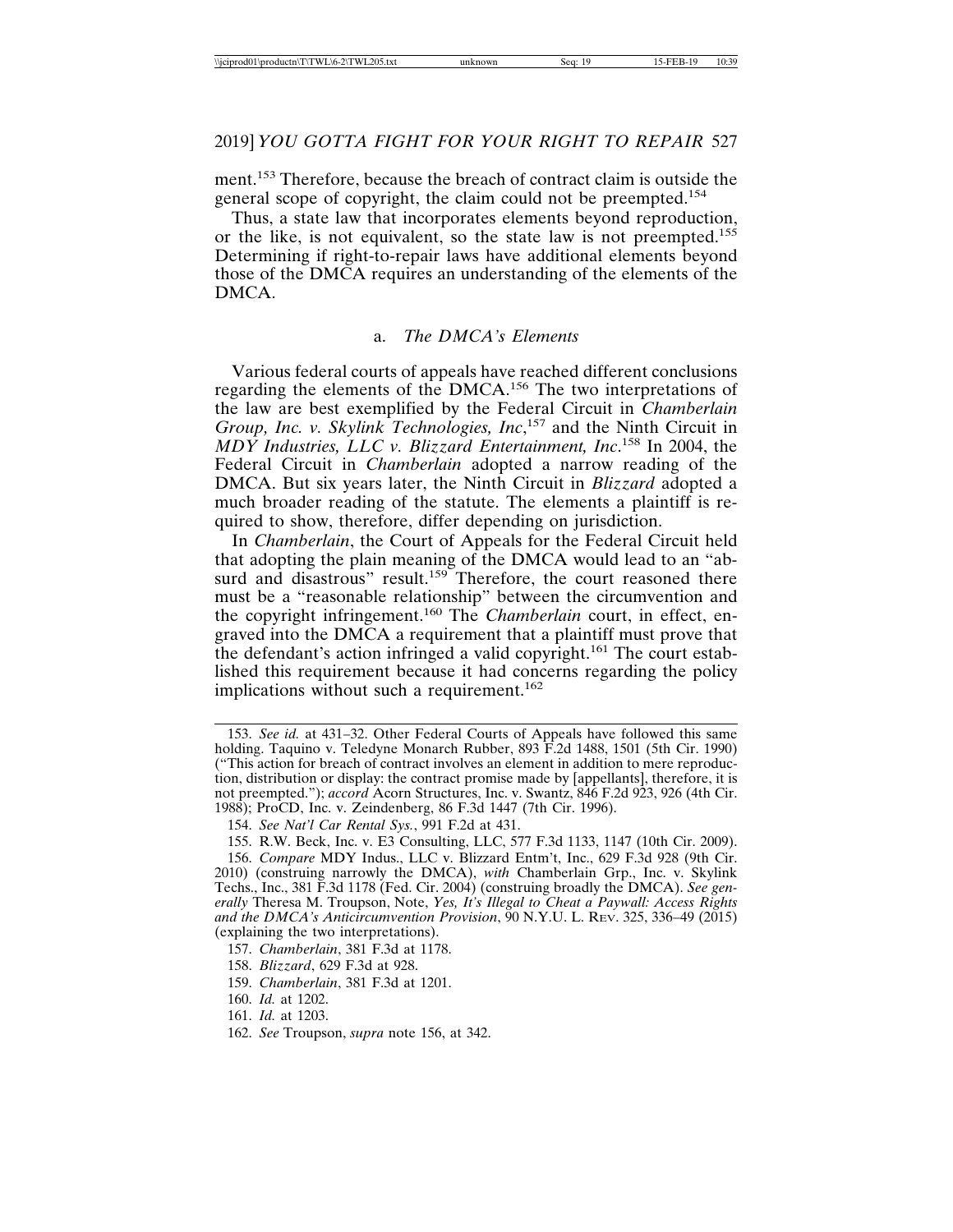Chamberlain Group, Inc. ("Chamberlain") makes automatic garage door openers and remotes.<sup>163</sup> Traditional garage door openers use a unique but fixed binary-coded signal to open the door.<sup>164</sup> However, Chamberlain developed a garage door opener that used a code that changed each time the owner opened and closed their door, which it called a "rolling code."165 Chamberlain copyrighted this rolling code technology.166 Chamberlain claimed its rolling code technology prevents a burglar from using a "code grabber" to learn a homeowner's unique code, then replay that code when the burglar has safe and easy access to the home.167

Skylink Technologies, Inc. ("Skylink") was a universal garage door opener manufacturer.168 Despite Chamberlain's rolling code technology, Skylink developed a universal remote that opened garage doors allegedly using Chamberlain's rolling code technology.<sup>169</sup> However, Skylink's universal remote did not use Chamberlain's rolling code technology; instead, it used the traditional binary signal.<sup>170</sup> Skylink took advantage of a resynchronization flaw in the rolling code technology, which allowed a traditional binary signal to work.<sup>171</sup>

By exploiting this flaw, Chamberlain claimed Skylink violated the anti-circumvention provision of the DMCA.172 It is important to note that Chamberlain never claimed or asserted that Skylink had infringed on Chamberlain's copyrighted rolling code technology.173 Skylink moved for summary judgment, which the district court granted,<sup>174</sup> and Chamberlain appealed.

The Federal Circuit affirmed the district court's conclusion that Skylink did not violate the  $DMCA$ <sup>175</sup> The court began its analysis by rejecting Chamberlain's claim that the DMCA established new property rights; instead, the court held the DMCA merely establishes a new cause of action for which a defendant can be liable, and it provides a new mechanism for copyright holders to secure their copyrights.<sup>176</sup>

Chamberlain argued that the court should read the DMCA as Congress wrote it—that there is no connection between circumvention

163. *Chamberlain*, 381 F.3d at 1183. 164. *Id*. 165. *Id*. 166. *Id*. 167. *Id.* at 1183–84. 168. *Id.* at 1184. 169. *Id*. 170. *Id.* at 1184–85. 171. *Id.* 172. *Id.* at 1185. 173. *Id.* 174. Chamberlain Grp., Inc. v. Skylink Techs., Inc., 292 F. Supp. 2d 1040, 1041 (N.D. Ill. 2003). 175. *Chamberlain*, 381 F.3d at 1204. 176. *Id.* at 1192–94.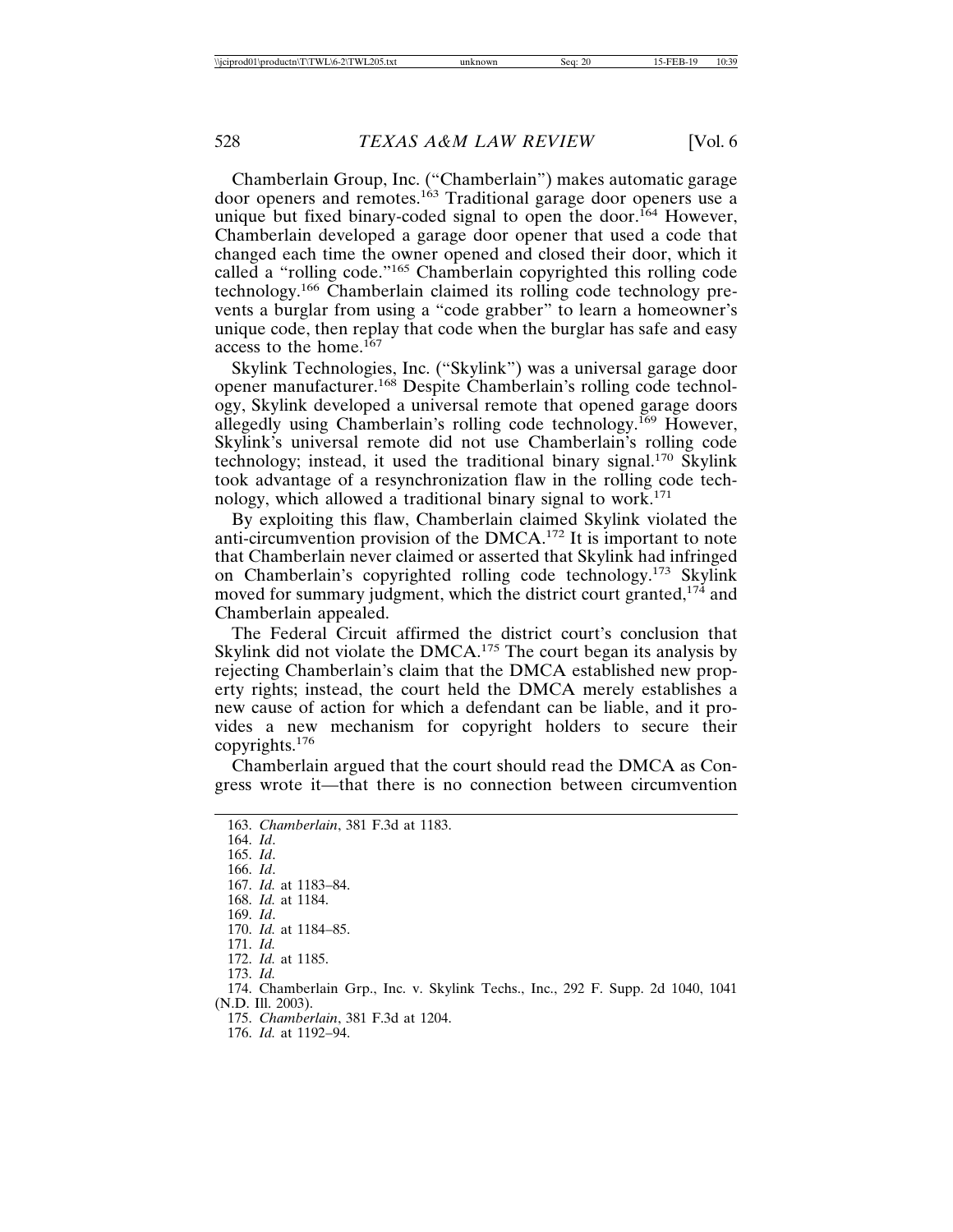and copyright access.177 Chamberlain pointed to the Southern District of New York's ruling in *Reimerdes* for the proposition that anti-circumvention can occur with or without copyright infringement.178 The court rejected this contention stating that there was a "significant difference[ ]" between the action of the defendants in *Reimerdes* and Skylink.179 Unlike the *Reimerdes* defendants, whose product was capable of only one use—infringing on copyrighted software—Skylink's product had legitimate uses.<sup>180</sup>

The court also found fault with Chamberlain's broad interpretation of the DMCA.181 The court noted under Chamberlain's broad construction, a defendant could be liable for circumvention, even if the defendant's access is granted to the public under the Copyright Act.<sup>182</sup> Such an interpretation, the court held, would be "irrational."<sup>183</sup> In addition to finding fault with the practical effects of Chamberlain's broad interpretation,<sup>184</sup> the court noted that Chamberlain's interpretation would "flatly contradict" another provision of the DMCA.<sup>185</sup>

Therefore, the *Chamberlain* court held that the DMCA requires a reasonable relationship between the circumvention and copyright infringement.186 To prove a claim under the DMCA, a plaintiff must show:

(1) Ownership of a valid copyright on a work, (2) effectively controlled by a technological measure, which has been circumvented, (3) that third parties can now access (4) without authorization, in a manner that  $(5)$  infringes or facilitates infringing a right protected by the Copyright Act, because of a product that (6) the defendant either (i) designed or produced primarily for circumvention; (ii) made available despite only limited commercial significance other than circumvention; or (iii) marketed for use in circumvention of the controlling technological measure.<sup>187</sup>

A plaintiff needs to only show one of the three sub-elements under element six to establish a prima facie claim.<sup>188</sup>

183. *Id*.

188. *Id.*

<sup>177.</sup> *Id.* at 1197.

<sup>178.</sup> Universal City Studios, Inc. v. Reimerdes, 111 F. Supp. 2d 294, 319 (S.D.N.Y. 2000), *aff'd sub nom.* Universal City Studios, Inc. v. Corley, 27 F.3d 429 (2d Cir. 2001).

<sup>179.</sup> *Chamberlain*, 381 F.3d at 1198.

<sup>180.</sup> *Id*.

<sup>181.</sup> *Id.* at 1200.

<sup>182.</sup> *Id*.

<sup>184.</sup> The court said under Chamberlain's construction of the law, a burglar who gains access to a home that contains books, music, or art that was copyrighted by disabling an alarm, violates the DMCA. The court said the remedy to "this type of behavior lie[s] in tort and criminal law, *not* in copyright law." *Id.* at 1201.

<sup>185.</sup> *Id.* at 1200.

<sup>186.</sup> *Id.* at 1202.

<sup>187.</sup> *Id.* at 1203 (emphasis omitted).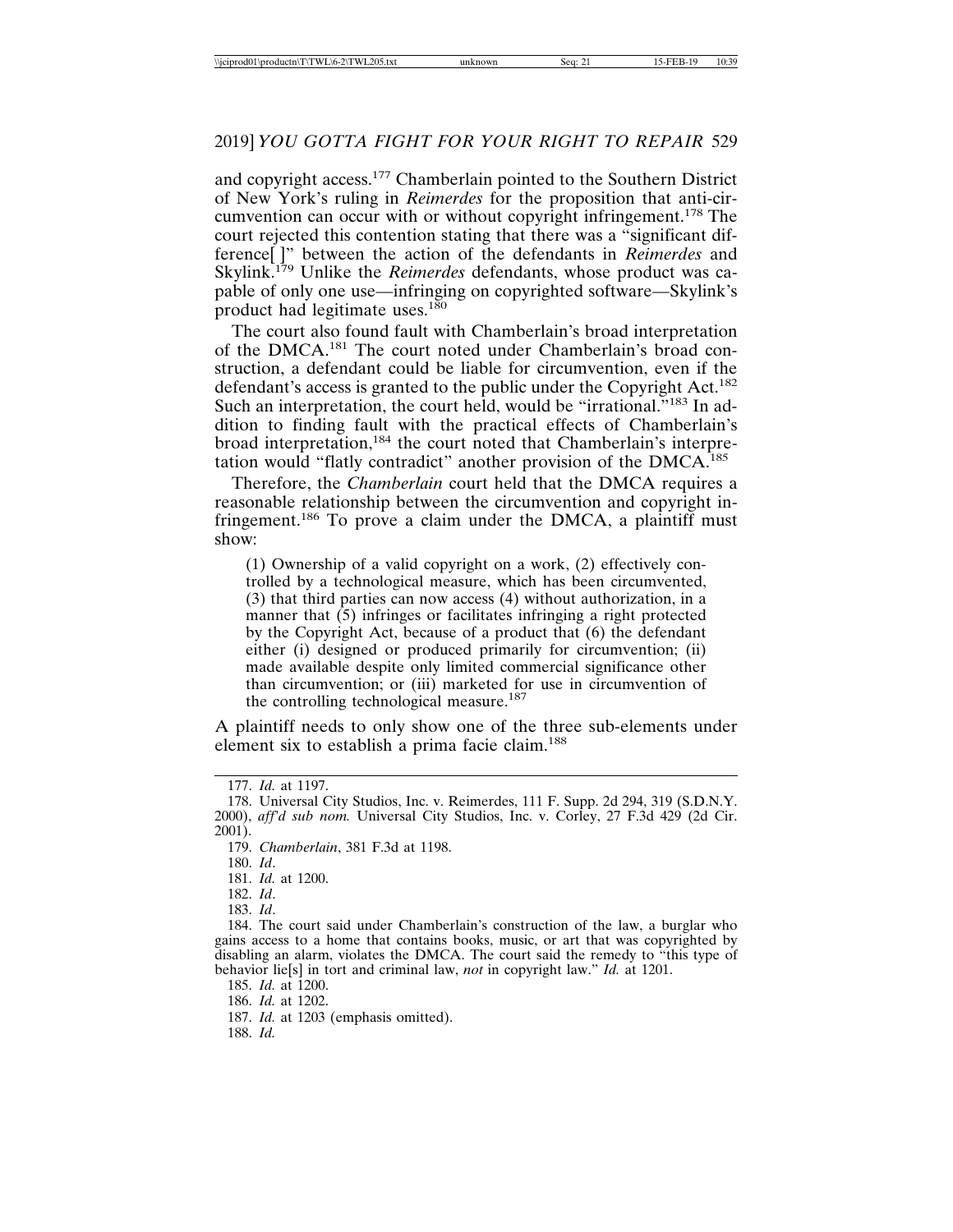The *Chamberlain* court made a policy decision when it held that circumvention, in and of itself, does not violate the DMCA and instead required there to also be a copyright infringement. The *Chamberlain* court is not the only court to hold that there must be a link between the circumvention and copyright infringement.<sup>189</sup> The Federal Circuit has since reaffirmed its decision in *Chamberlain*. 190 The Fourth Circuit has endorsed this interpretation,<sup>191</sup> and other district courts have also followed this analysis.<sup>192</sup> Alternatively, the Sixth Circuit used different reasoning to come to the same conclusion. In *Lexmark*, the Sixth Circuit held that the DMCA required a plaintiff to show that the defendant did something beyond mere circumvention.193 A plaintiff must show that the defendant affected the copyrighted content.194

On the other hand, in *MDY Industries, LLC v. Blizzard Entertainment, Inc.*, 195 the Ninth Circuit adopted a much broader reading of the statute than did the *Chamberlain* court. The *Blizzard* court adopted the plain-meaning of the DMCA and expressly rejected the *Chamberlain* court's reasonable relationship requirement.<sup>196</sup> The Ninth Circuit held that the DMCA's legislative history suggests that Congress sought to make the act of circumvention illegal, and it did not intend a reasonable relationship requirement.<sup>197</sup>

Blizzard Entertainment is the creator of World of Warcraft ("WoW"), a popular online computer game.<sup>198</sup> The goal of WoW is to advance from level to level by battling monsters and participating in

193. Lexmark Int'l., Inc. v. Static Control Components, Inc., 387 F.3d 522, 549 (6th Cir. 2004).

194. *Id.*

195. MDY Indus., LLC v. Blizzard Entm't, Inc., 629 F.3d 928 (9th Cir. 2010).

196. *Id.* at 952.

198. *Id.* at 935.

<sup>189.</sup> *See* Troupson, *supra* note 156, at 328 (concluding the narrow interpretation approach is the more popular of the two approaches).

<sup>190.</sup> *See* Storage Tech. Corp. v. Custom Hardware Eng'g & Consulting, Inc., 421 F.3d 1307, 1318 (Fed. Cir. 2005).

<sup>191.</sup> Chambers v. Amazon.com, Inc., 632 F. App'x 742, 744 (4th Cir. 2015) ("A copyright owner alleging a violation of the DMCA must prove that the circumvention of the technological measure either infringes or facilitates infringing a right protected by the Copyright Act.") (citing *Storage Tech. Corp.*, 421 F.3d at 1318) (internal quotations omitted).

<sup>192.</sup> RealNetworks, Inc. v. DVD Copy Control Ass'n, 641 F. Supp. 2d 913, 931–32 (N.D. Cal. 2009) ("The DMCA created new causes of action both for circumvention of access controls in ways that facilitate copyright infringement and for trafficking in circumvention devices that facilitate copyright infringement.") (citing Chamberlain Grp., Inc. v. Skylink Techs., Inc., 381 F.3d 1178, 1195 (Fed. Cir. 2004)); AGFA Monotype Corp. v. Adobe Sys., Inc., 404 F. Supp. 2d 1030, 1034–35 (N.D. Ill. 2005) (applying the *Chamberlain* test).

<sup>197.</sup> *Id.* Further, the Ninth Circuit held that, even assuming the validity of the policy concerns that the *Chamberlain* court brought up, the court cannot override the statute's plain meaning and Congress's intent when enacting the statute. *See id.*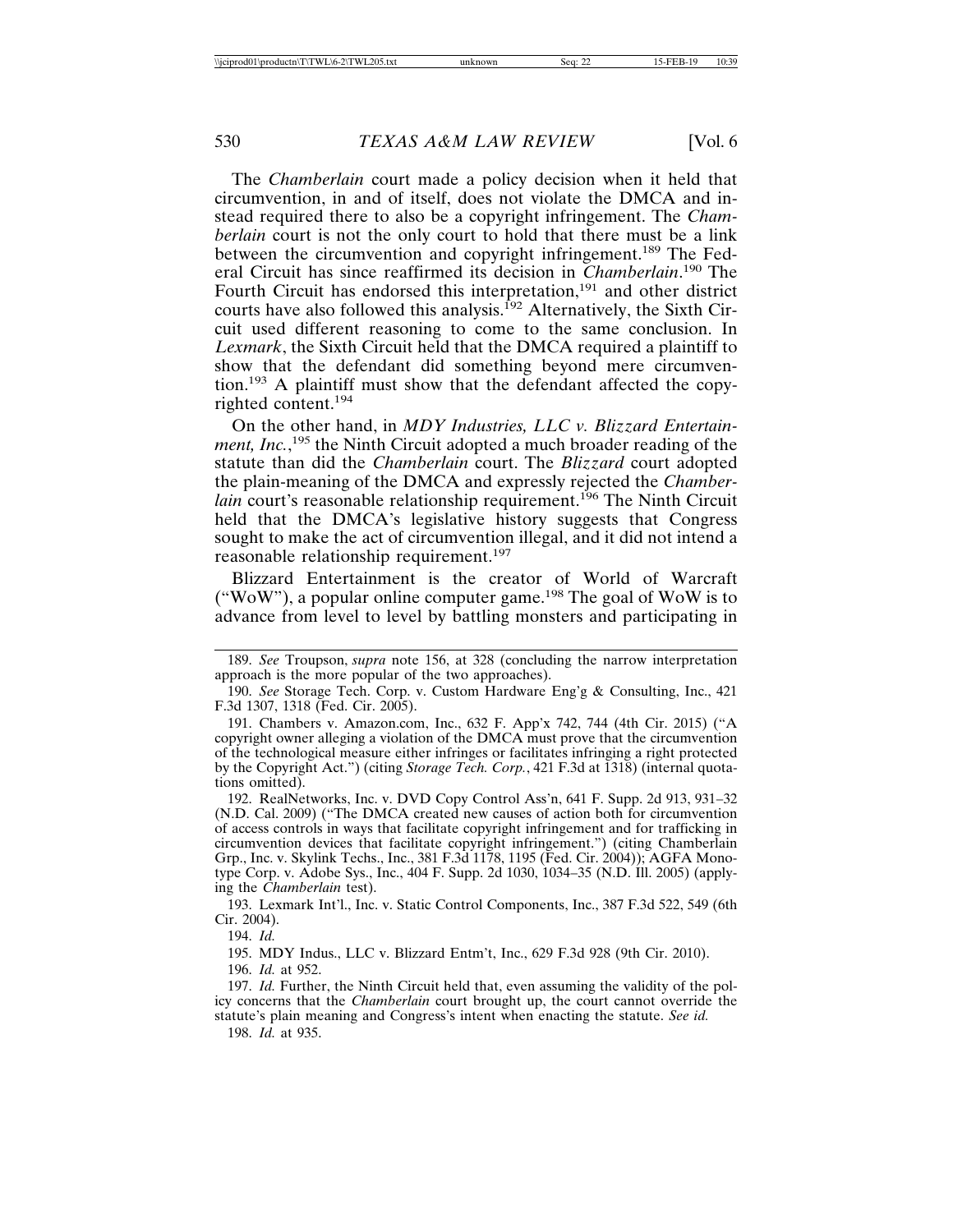quests, while collecting weapons and in-game money.<sup>199</sup> This is a deeply time-intensive game—one in which players have spent millions of hours playing.<sup>200</sup>

Michael Donnelly, the sole member of MDY Industries, LLC ("MDY") is a WoW player and software developer.201 Donnelly developed a software program that simulates the early levels of WoW and allows a player to progress through those levels without having to actually play them.202 Soon after developing this program, Donnelly started selling it to WoW players on MDY's website.<sup>203</sup> As a result of Donnelly's software, as well as other similar types of software, Blizzard launched its own software that prevented players from using programs similar to Donnelly's.204 Donnelly responded by updating his program to prevent Blizzard's program from detecting when players used Donnelly's program.<sup>205</sup>

Blizzard sent MDY Industries a cease-and-desist letter claiming that Donnelly and MDY had violated Blizzard's copyrights.206 Donnelly responded by seeking a declaratory judgment stating that his program does not infringe on Blizzard's copyright.207 Blizzard filed a counterclaim against Donnelly and MDY claiming they violated, among other things, the DMCA.<sup>208</sup> The district court granted MDY's partial summary judgment finding that it did not violate the DMCA.<sup>209</sup>

The Ninth Circuit vacated the district court's ruling and held that MDY was liable under the DMCA.210 The court began its analysis by determining the proper scope of the DMCA.211 The court held that the DMCA creates two new claims: one for anti-circumvention of a technological measure and one for trafficking anti-circumvention technologies.212 Importantly, the court used the statute's plain meaning to interpret the DMCA to allow for a broader set of claims.213 The

199. *Id.*

210. *Blizzard*, 629 F.3d at 957.

<sup>200.</sup> Kate Cox, *Nearly 6 Million Years of* World of Warcraft *Health for Players' Brains*, KOTAKU, (Mar. 9, 2012, 9:30 PM), https://kotaku.com/5891421/nearly-6-milli on-years-of-world-of-warcraft-healthy-for-players-brains [https://perma.cc/6V7R-9ULE] (explaining that WoW players have combined to play almost six million years of WoW).

<sup>201.</sup> *Blizzard*, 629 F.3d at 934–35.

<sup>202.</sup> *Id.* at 935.

<sup>203.</sup> *Id.* at 936.

<sup>204.</sup> *Id.*

<sup>205.</sup> *Id.*

<sup>206.</sup> *Id.*

<sup>207.</sup> *Id.* at 937.

<sup>208.</sup> *Id.*

<sup>209.</sup> MDY Indus., LLC v. Blizzard Entm't, Inc., 616 F. Supp. 2d 958, 975 (D. Ariz. 2009), *vacated*, 629 F.3d 928 (9th Cir. 2010).

<sup>211.</sup> *Id.* at 943.

<sup>212.</sup> *Id.* at 944.

<sup>213.</sup> Troupson, *supra* note 156, at 340.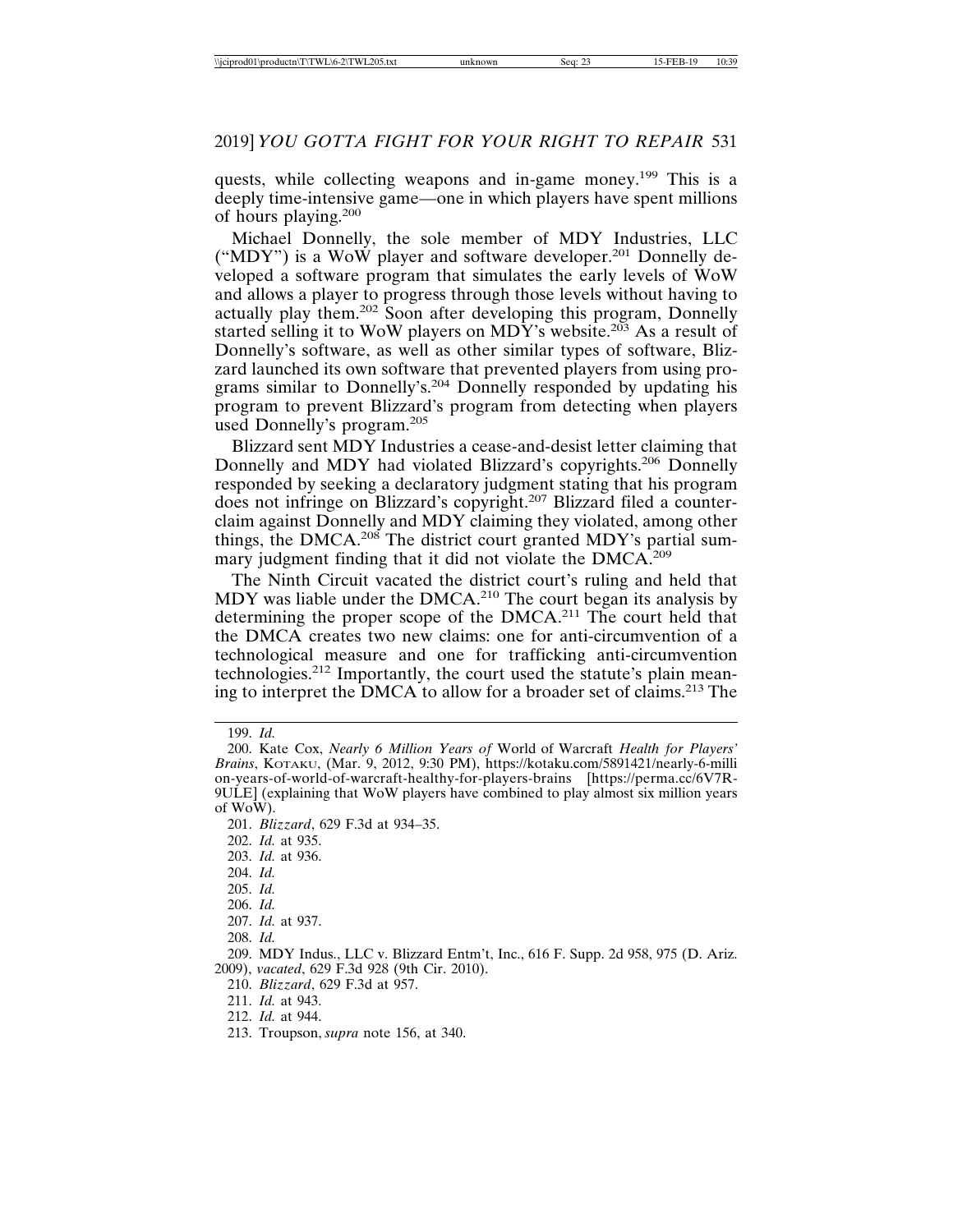court reached this conclusion by holding that the anti-circumvention provision creates a "right distinct from copyright."<sup>214</sup>

The Ninth Circuit expressly rejected the *Chamberlain* court's reasonable relationship requirement.<sup>215</sup> The Ninth Circuit held that the DMCA's plain meaning and its legislative history indicate Congress intended to prevent non-copyright infringing circumvention.<sup>216</sup> Further, as the court noted, the policy concerns that the *Chamberlain* court addressed are better left for Congress to resolve—not the courts.<sup>217</sup>

Therefore, unlike the *Chamberlain* court, the *Blizzard* court held that a defendant can be liable under the DMCA without infringing on the copyright that the copyright owner's technology protects.<sup>218</sup> To prove a claim under the DMCA's anti-circumvention provision, a plaintiff must show that the defendant: "(1) Traffics in  $(2)$  a technology or part thereof (3) that is primarily designed, produced, or marketed for, or has limited commercially significant use other than (4) circumventing a technological measure (5) that effectively controls access (6) to a copyrighted work."<sup>219</sup> The court ruled that MDY was liable under the  $\rm \dot{DM}CA^{220}$  without finding that MDY had infringed on Blizzard's copyrights.<sup>221</sup>

The *Blizzard* court is not the only court to interpret the DMCA broadly. The Ninth Circuit has since reaffirmed its decision in *Bliz*zard.<sup>222</sup> The Third<sup>223</sup> and Fifth<sup>224</sup> Circuits have also adopted this broad interpretation.

#### b. *Right-to-Repair Elements*

The Federal courts of appeals have outlined two different sets of elements that a plaintiff must show to assert a claim under the DMCA. However, there are additional elements that right-to-repair laws require when applying either test. Therefore, the Copyright Preemption Statute will not preempt right-to-repair legislation.

Right-to-repair laws encompass elements beyond that of the DMCA. The Ninth Circuit and Federal Circuit have developed differ-

224. *See* MGE UPS Sys. v. GE Consumer & Indus. Inc., 622 F.3d 361, 366 (5th Cir. 2010) ("Because § 1201(a)(1) is targeted at circumvention, it does not apply to the use of copyrighted works after the technological measure has been circumvented.").

<sup>214.</sup> *Blizzard*, 629 F.3d at 948.

<sup>215.</sup> *Id.* at 950.

<sup>216.</sup> *Id.*

<sup>217.</sup> *Id.*

<sup>218.</sup> *Id.* at 944.

<sup>219.</sup> *Id.* at 953.

<sup>220.</sup> *Id.*

<sup>221.</sup> *Id.* at 941–42.

<sup>222.</sup> *See* Disney Enter., Inc. v. VidAngel, Inc., 869 F.3d 848 (9th Cir. 2017).

<sup>223.</sup> *See* Murphy v. Millennium Radio Grp. LLC, 650 F.3d 295, 300 (3d Cir. 2011) (holding that a plaintiff can assert a claim under the DMCA that is separate from an infringement claim under the Copyright Act).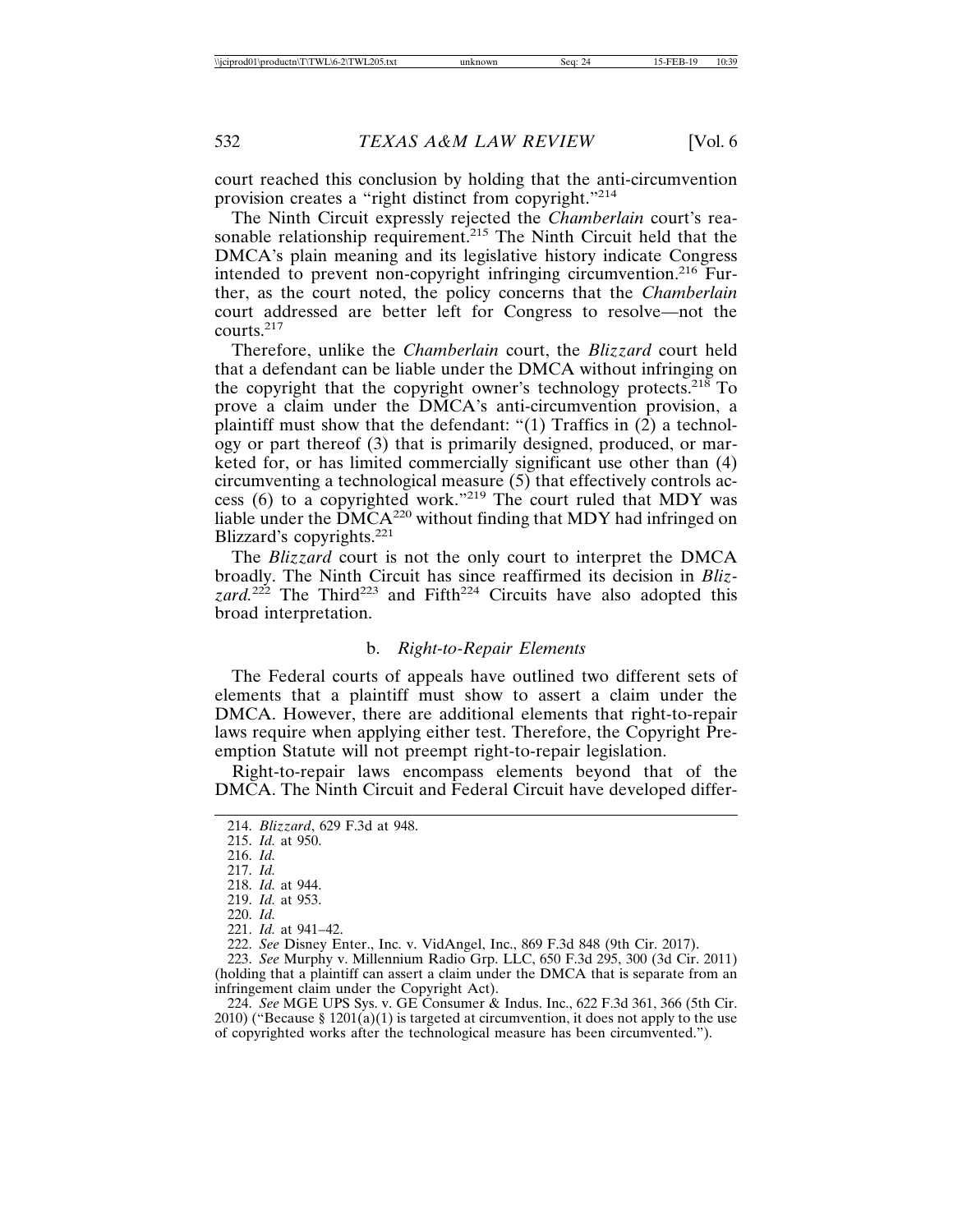ent tests encompassing different elements to establish a cause of action under the DMCA. The Federal Circuit requires that a plaintiff show:

(1) Ownership of a valid copyright on a work, (2) effectively controlled by a technological measure, which has been circumvented, (3) that third parties can now access (4) without authorization, in a manner that  $(5)$  infringes or facilitates infringing a right protected by the Copyright Act, because of a product that (6) the defendant either (i) designed or produced primarily for circumvention; (ii) made available despite only limited commercial significance other than circumvention; or (iii) marketed for use in circumvention of the controlling technological measure.<sup>225</sup>

Alternatively, the Ninth Circuit requires a plaintiff to show that a defendant: "(1) Traffics in (2) a technology or part thereof (3) that is primarily designed, produced, or marketed for, or has limited commercially significant use other than (4) circumventing a technological measure  $(5)$  that effectively controls access  $(6)$  to a copyrighted work."226

The elements for a cause of action under a right-to-repair law are markedly different than the DMCA-required elements, no matter which test a jurisdiction applies. Right-to-repair laws require a plaintiff to show: (1) the manufacturer sold and used the device in the state; (2) the manufacturer did not make available to the owner of the device or an independent repairer (i) repair information, software, firmware, or similar items, (ii) repair parts, or (iii) repair tools; and (3) the owner or independent repairer notified the manufacturer of the manufacturer's non-compliance with the law and gave it time to cure the non-compliance.<sup>227</sup>

Because right-to-repair laws contain additional elements, the DMCA does not preempt them. As stated above, federal law will not preempt a state law if the state law contains an extra element that changes the claim to a qualitatively different claim from a copyright claim.228 Courts will analyze a claim to identify core elements and determine if the claims are qualitatively different.<sup>229</sup> The core element of a right-to-repair claim is the manufacturer's disclosure of repair infor-

<sup>225.</sup> Chamberlain Grp., Inc. v. Skylink Techs., Inc., 381 F.3d 1178, 1203 (Fed. Cir. 2004).

<sup>226.</sup> *Blizzard*, 629 F.3d at 953.

<sup>227.</sup> *See, e.g.*, S.B. 96, 119th Gen. Assemb., Reg. Sess. (Mass. 2017); Leg. B. 67, 150th Leg., Reg. Sess. (Neb. 2017); H.B. 1733, 165th Leg., Gen. Assemb., Reg. Sess. (N.H. 2018); S.B. 180, 2018 Leg., 2017–2018 Sess. (Vt. 2018) (as introduced); H.B. 2279, 65th Leg., Reg. Sess. (Wash. 2018); H.B. 199, 64th Leg., Reg. Sess. (Wyo. 2017). 228. Rosciszewski v. Arete Assocs., Inc., 1 F.3d 225, 230 (4th Cir. 1993).

<sup>229.</sup> *See* Trandes Corp. v. Guy F. Arkinson Co., 996 F.2d 655, 660 (4th Cir. 1993) ("[B]reach of a duty of trust or confidentiality comprises the core of actions for trade secret misappropriation, and supplies the extra element.") (quotations omitted) (citing Comput. Ass'ns Int'l, Inc. v. Altai, Inc., 982 F.2d 693 (2d Cir. 1982); S.O.S., Inc. v. Payday, Inc., 886 F.2d 1081, 1090 n.13 (9th Cir. 1989)).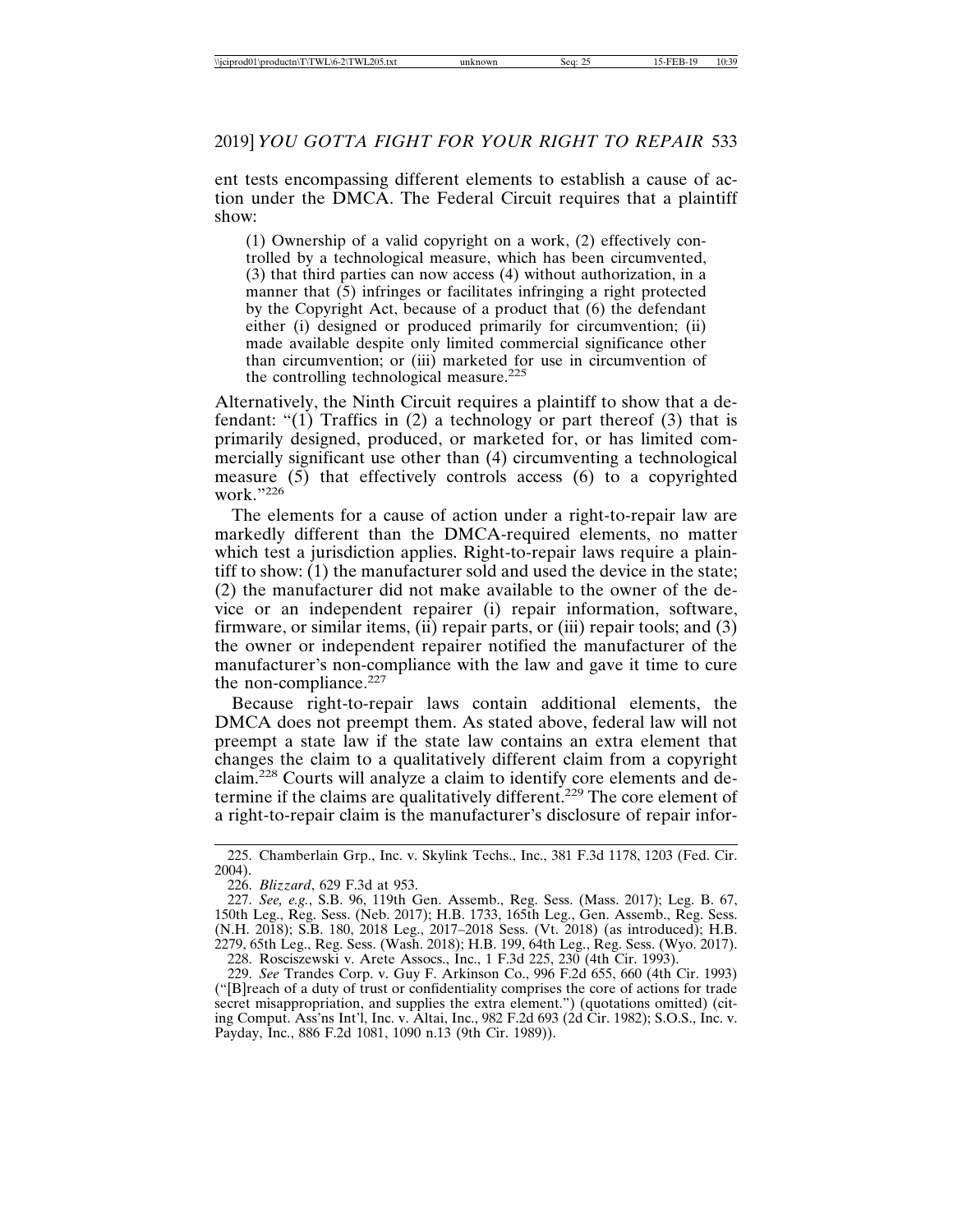mation.230 The core element of a claim under the DMCA is the circumvention of a technological measure that effectively controls access. These two core elements are qualitatively different.

Under a right-to-repair claim, failure of the manufacturer to provide the owner of a device with the necessary parts, tools, and software serves as the core element because this failure is the sole reason for the proposed enactment. States are directly responding to their citizens' complaints that they cannot efficiently fix their devices.231 Moreover, this element is what gives right-to-repair laws their teeth, and it is the element that critics frequently cite as their main concern.232

By contrast, the DMCA's core element—circumvention of a technological measure that effectively controls access—is qualitatively different from the right-to-repair element. The DMCA's core element concerns the device's design and manufacturing process. Manufacturers must ensure that the device is protected with DRM. The DMCA's core requirement differs from the right-to-repair's element, which only comes into play once the device has hit the market and consumers have used the device long enough that they must repair it.

Therefore, the core elements of the DMCA and right-to-repair laws are qualitatively different, and the second element of right-to-repair laws creates an extra element. Thus, the DMCA would not preempt right-to-repair laws.

#### D. *Implied Preemption*

Although three different types of preemption exist, the Supreme Court has stated that each category is not distinct; they are species of each other.233 The Court has identified Congress's intent as a key in preemption analysis. All preemption cases are guided by "the purpose of Congress,"234 and a state law will only be preempted if "it is the clear and manifest purpose of Congress."235 In express preemption cases, courts focus on the plain language of the preemption statute, as that is the best evidence of Congress's intent.<sup>236</sup> In implied preemption cases, courts must also look to Congress's intent to determine if

<sup>230.</sup> *See* Jason Koebler, *Apple Must Explain Why It Doesn't Want You to Fix Your Own iPhone, California Lawmaker Says*, VICE (Mar. 12, 2018, 11:42 AM), https:// motherboard.vice.com/en\_us/article/evmeya/apple-iphone-right-to-repair-california [https://perma.cc/RBQ7-59J2] (author of the California version explaining that without the California version consumers "can[no]t repair [their] own" devices).

<sup>231.</sup> *See, e.g.*, S.B 180, 2018 Leg., 2017–2018 Sess. § 1 (Vt. 2018) (House Proposal of Amendment); H.B. 2279, 65th Leg., Reg. Sess. § 6 (Wash. 2018).

<sup>232.</sup> *See* Koebler, *supra* note 230.

<sup>233.</sup> *See* English v. Gen. Elec. Co., 496 U.S. 72, 79 n.5 (1990).

<sup>234.</sup> Wyeth v. Levine, 555 U.S. 555, 565 (2009).

<sup>235.</sup> CSX Transp., Inc. v. Easterwood, 507 U.S. 658, 664 (1993) (internal quotation omitted).

<sup>236.</sup> Chamber of Commerce of U.S. v. Whiting, 563 U.S. 582, 594 (2011).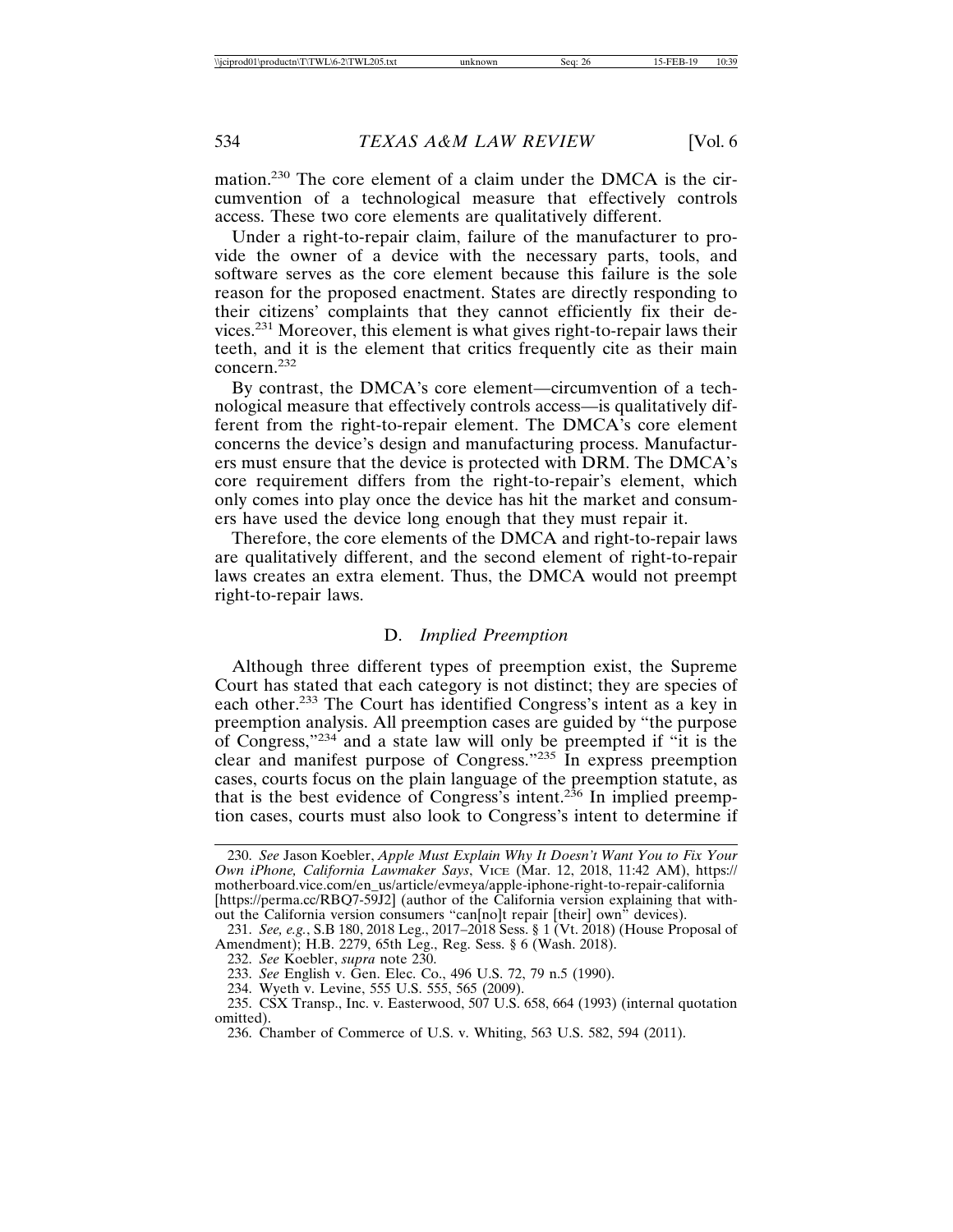field or conflict preemption exists.237 Thus, Congress's lack of intent to expressly preempt state law applies with equal force to show that Congress did not implicitly intend to preempt state law.

Congress has not implicitly preempted the field of copyright; thus, right-to-repair laws are not implicitly preempted. Field preemption does not apply because Congress does not regulate the entire field of copyright, leaving some room for the states. Conflict preemption does not apply because compliance with both right-to-repair laws and the DMCA is possible, and right-to-repair laws do not impede the DMCA's objective.

First, the Supreme Court has suggested that Congress has not preempted the entire copyright field. In 2015, by denying a petition for certiorari, the Court tacitly agreed with the Ninth Circuit's determination that Congress has not preempted the copyright field.238 As the Ninth Circuit explained, "Congress did not, however, preempt the field when it enacted the Copyright Act."<sup>239</sup>

Further, the Supreme Court explicitly held that Congress did not preempt the field when Congress enacted the Copyright Act's preceding version. In *Goldstein v. California*, the Court reasoned that when the states entered the Union, they retained the sovereign power they possessed prior to joining the Union unless the Constitution exclusively gave a power to the federal government or expressly took away a power from the states.<sup>240</sup> The Court also noted that when states entered the Union, many states already had their own copyright laws.<sup>241</sup> Further, the Copyright Clause of the Constitution did not give the federal government exclusive control over copyrights.<sup>242</sup> Therefore, "the States have not relinquished all power to grant to authors 'the exclusive Right to their respective Writings.'<sup>"243</sup> Thus, Congress has not preempted the field of copyright law.

Subsequently, the Supreme Court, once again, emphasized that the Copyright Clause of the Constitution does not prevent the states from enacting their own copyright laws.<sup>244</sup> The Court determined that so long as a state law offers limited protections and those protections do not impermissibly interfere with the federal scheme, then the state's law is valid.<sup>245</sup> The Court also suggested that if the state law is limited to goals beyond Congress's contemplation in the federal scheme, then

<sup>237.</sup> Arizona v. United States, 567 U.S. 387, 399–400 (2012).

<sup>238.</sup> Ryan v. Editions Ltd. W., Inc., 786 F.3d 754, 760 (9th Cir.), *cert. denied*, 136 S. Ct. 267 (2015).

<sup>239.</sup> *Id.*

<sup>240.</sup> Goldstein v. California, 412 U.S. 546, 553 (1973).

<sup>241.</sup> *Id.* at 557.

<sup>242.</sup> *Id.* at 558.

<sup>243.</sup> *Id.* at 560.

<sup>244.</sup> Bonito Boats, Inc. v. Thunder Craft Boats, Inc., 489 U.S. 141, 165 (1989).

<sup>245.</sup> *Id.*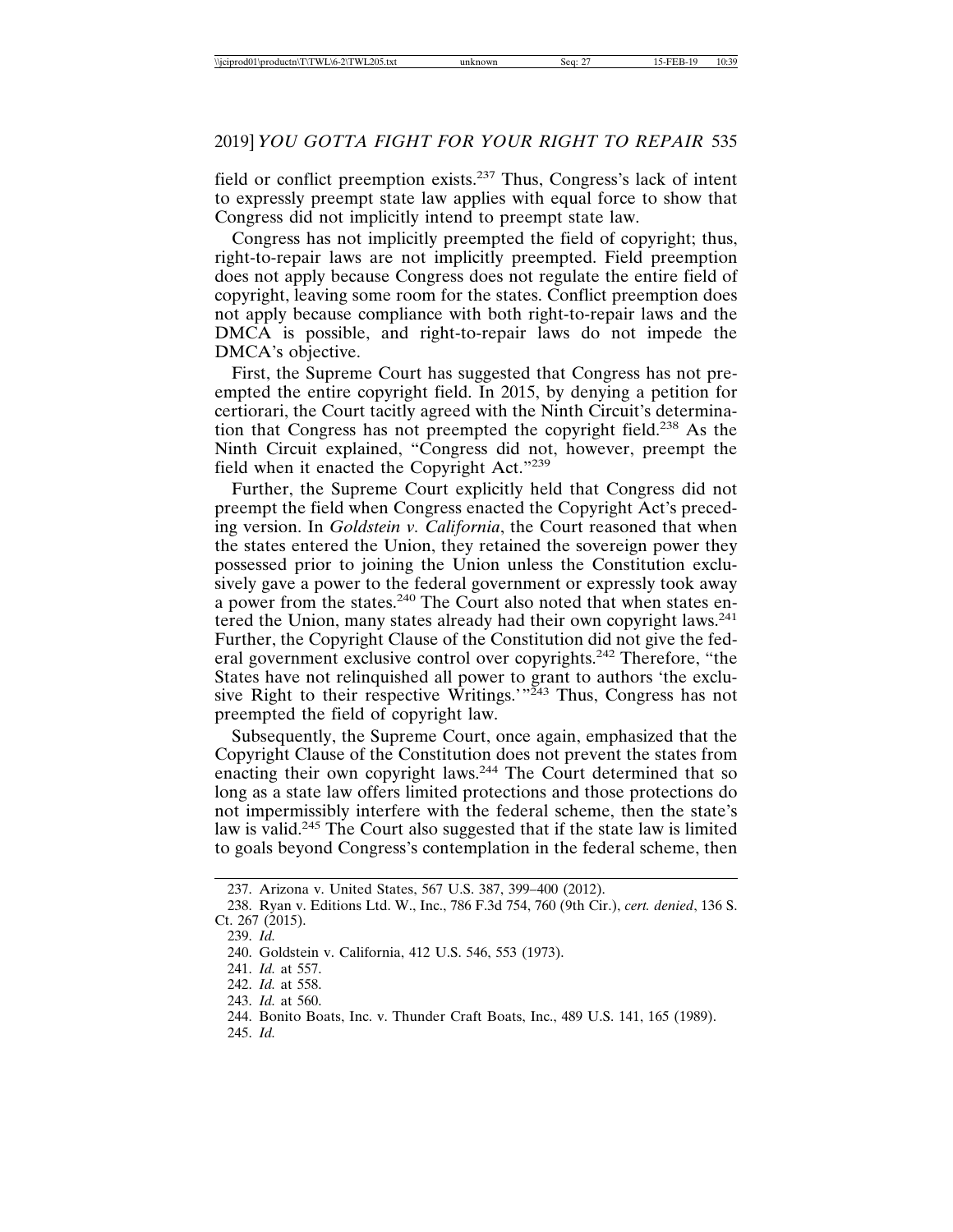the state law is valid.246 Therefore, even if a court considered right-torepair laws to be copyright laws, they would not be field preempted.

Further, when enacting the DMCA, Congress aimed to prevent piracy via the internet<sup> $247$ </sup> and retain incentives for the creation of new works.<sup>248</sup> Right-to-repair laws do not interfere with this scheme because the same incentives still exist to create new works. Plus, Congress did not likely contemplate that the DMCA would prevent consumers from repairing their devices because Congress was more concerned that the law could be used to stop new products from reaching consumers.<sup>249</sup> Right-to-repair laws, on the other hand, expressly deal with consumers' ability to repair their devices.

Thus, right-to-repair laws will not be field preempted because states still have the power to regulate some areas of copyright law. Further, these laws are narrow enough so as not to interfere with the federal scheme, and they only legislate in areas beyond Congress's contemplation.

Second, assuming that right-to-repair laws are copyright laws, conflict preemption would still not apply. When compliance with both the state and federal law is physically impossible, or when the state law is an obstacle to the federal objective, the federal law preempts state law. In *Florida Lime*, the Supreme Court gave an example of when compliance with both state and federal law is impossible.<sup>250</sup> If a federal law only allowed fruit to be picked when its oil content was more than 7% and state law did not allow the same fruit to be picked if its oil content was 8% or less, then compliance with both is impossible.<sup>251</sup> Thus, based on this example, when the Court says compliance must be physically impossible, it means just that—*not possible*. 252

A device manufacturer can provide repair parts, tools, and software to the owner while also complying with the requirements of the DMCA. Merely providing repair parts, tools, and software to device owners will not preclude manufacturers from asserting a claim against those who infringe on their copyrights because right-to-repair laws do not take away the ability to assert DMCA claims. A manufacturer, complying with right-to-repair requirements, could still meet all the elements for a claim under the DMCA, applying either the *Chamber-*

<sup>246.</sup> See *id.*

<sup>247.</sup> *See* H.R. REP. NO. 105-551, pt. 1, at 10 (1998).

<sup>248.</sup> Michael H. Wolk, Note, *The iPhone Jailbreaking Exemption and the Issue of Openness*, 19 CORNELL J.L. & PUB. POL'Y 795, 827 (2010).

<sup>249.</sup> *Cf.* 144 CONG. REC. S4890 (daily ed. May 14, 1998) (statement of Sen. Ashcroft) ("If history is a guide, however, someone may try to use this bill as a basis for initiating litigation to stop legitimate new products from coming to market.").

<sup>250.</sup> Fla. Lime & Avocado Growers, Inc. v. Paul, 373 U.S. 132, 142–43 (1963).

<sup>251.</sup> *Id.* at 143.

<sup>252.</sup> *See* United States v. Denver, 916 F. Supp. 1058, 1062 (D. Colo.) (holding that it is physically impossible to comply with both an EPA order requiring the clean-up of a hazardous waste site and a city's cease and desist order prohibiting the same cleanup), *aff'd*, 100 F.3d 1509 (10th Cir. 1996).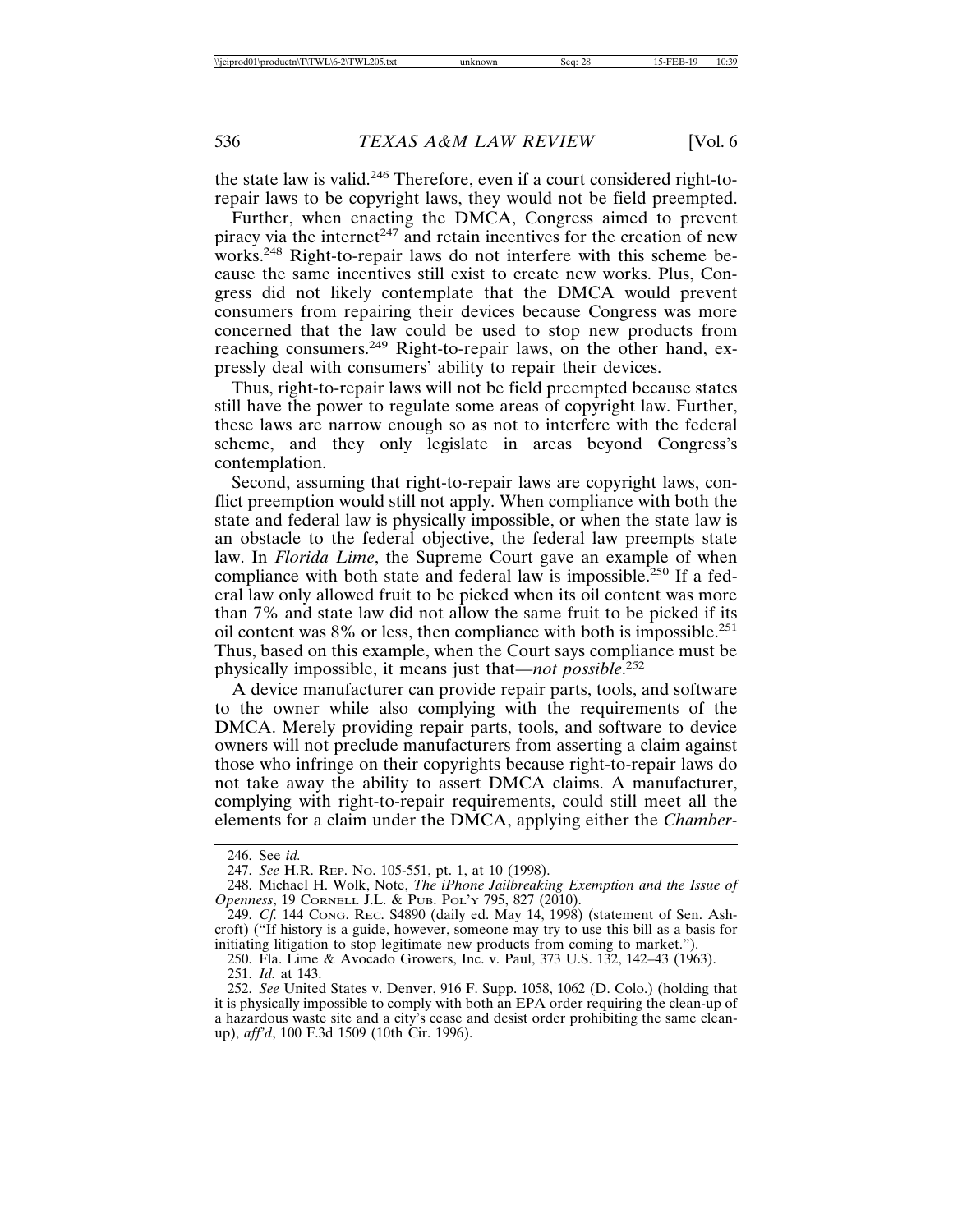*lain*253 or the *Blizzard*254 test. The element that appears on its face to be the most difficult to meet would be the effectively-controls-access element of both tests because a manufacture is required to give diagnostic software updates,<sup>255</sup> which arguably prevents a manufacturer from controlling access. However, plaintiffs could still meet this element because right-to-repair laws only require *diagnostic* software, not the underlying software that runs the device.256 And, any attempt to control access to the underlying software, even ineffective attempts, meet this element.<sup>257</sup>

Even if compliance with both state and federal law is possible, conflict preemption still exists if the state law provides an obstacle to the federal objective.258 When Congress enacted the DMCA, its objective was to ensure that digital copyright holders have the same protections as traditional copyright holders.<sup>259</sup> Congress considered that the new technology of the digital age put copyrighted materials at risk and thus provided new protections for copyright holders to create in this new environment. $260$ 

Right-to-repair laws do not affect the DMCA's objective because Congress and the states have two different policy objectives that do not conflict with each other. Congress seeks to provide copyright protections in the digital age, while states seek to protect consumers from unfair trade practices.<sup>261</sup> By allowing consumers to repair their own devices, states are not altering the protections Congress afforded to digital copyright holders. Thus, federal law does not preempt right-torepair laws.

#### V. POLICY

States should also consider implementing right-to-repair laws for three public policy reasons. First, it is significantly cheaper for consumers to fix their devices themselves or via an independent repairer. Second, by repairing broken devices and thus possessing the devices for longer periods, consumers will reduce electronic waste. Finally,

<sup>253.</sup> Chamberlain Grp., Inc. v. Skylink Techs., Inc., 381 F.3d 1178, 1203 (Fed. Cir. 2004).

<sup>254.</sup> MDY Indus., LLC v. Blizzard Entm't, Inc., 629 F.3d 928, 953 (9th Cir. 2010). 255. *See supra* note 53 and accompanying text.

<sup>256.</sup> *Id*.

<sup>257.</sup> *See* Universal City Studios, Inc. v. Reimerdes, 111 F. Supp. 2d 294, 318 (S.D.N.Y. 2000), *aff'd sub nom.* Universal City Studios, Inc. v. Corley, 273 F.3d 429 (2d Cir. 2001).

<sup>258.</sup> *See* Arizona v. United States, 567 U.S. 387, 399–400 (2012).

<sup>259.</sup> *See* Noelle S. A. Green, Comment, *A Tale of Three EULAs: Why Some End User Licenses Agreement Should Be Preempted by the Anticircumvention Provisions of the Digital Millennium Copyright Act of 1998*, 57 HOW. L.J. 701, 722 (2014).

<sup>260.</sup> S. REP. NO. 105–90, at 2 (1998); *see also* H.R. REP. NO. 105-551, pt. 1 at 9 (1998) ("With this evolution in technology, the law must adapt in order to make digi-

tal networks safe places to disseminate and exploit copyrighted works.").

<sup>261.</sup> *See, e.g.*, H.B. 2279, 65th Leg., Reg. Sess. § 6 (Wash. 2018).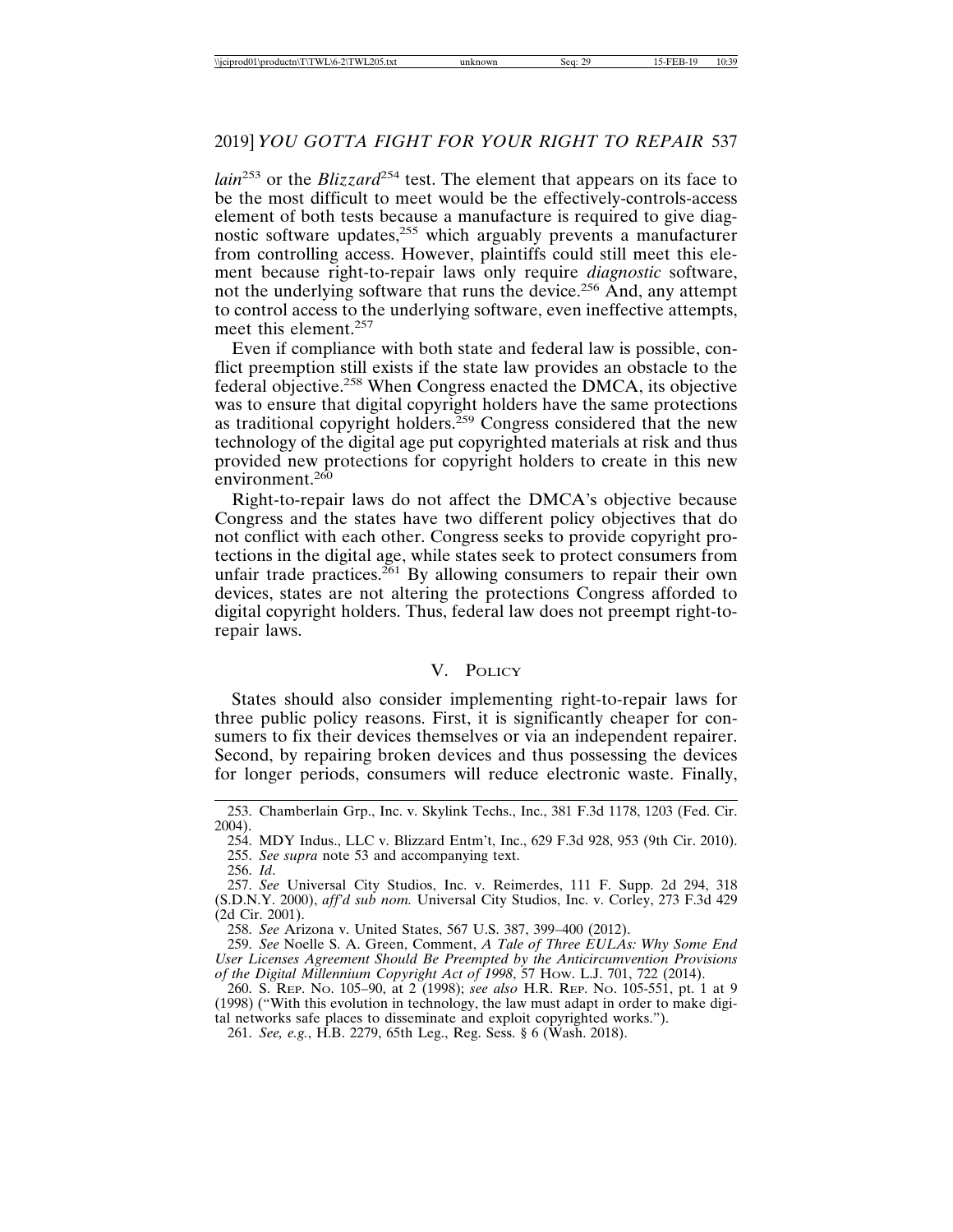right-to-repair laws comport with Congress's same policy goal as the DMCA.

First, self-repair of broken devices is significantly less expensive than repair at an authorized repair shop. For example, as the Wall Street Journal recently noted, fixing a broken part of a television can cost as little as \$12.262 However, getting the television fixed by an authorized repairer would cost, at a minimum, \$215—almost as much as a new television.263 Also, consumers encounter time and geographic constraints associated with authorized repair shops. Authorized repair shops do not exist in rural areas, so consumers there are forced to drive considerable distances to get their devices fixed.264 Authorized repair shops may also have long wait times, meaning that consumers would be unable to fix their devices for days or weeks.<sup>265</sup> Right-torepair laws allow consumers to fix their devices at nearby independent shops for reasonable prices in a timely manner.

Second, when consumers are unable to get their devices fixed, they often throw them out and buy new ones.<sup>266</sup> Old or broken electronic devices are known as electronic waste. The amount of electronic waste is increasing rapidly, and "is now the nation's fastest growing category of solid waste."<sup>267</sup> In 2009, Americans threw out 141 million phones, or about 350,000 phones per day.268 Once the devices are thrown out, harmful materials, such as lead and cadmium, can end up in soil,

263. *See id.*

264. *See Nebraska Hearing*, *supra* note 64, at 3 (statement of Sen. Lydia Brasch) (explaining that the Apple store nearest to her home is more than 80 miles away); *see also* Nicholas Deleon, *Right-to-Repair Laws could Make It Easier to Get a Phone or Laptop Fixed*, CONSUMER REP. (Mar. 29, 2018), https://www.consumerreports.org/con sumer-protection/right-to-repair-laws-could-make-it-easier-to-get-a-phone-or-laptopfixed/ [https://perma.cc/PM7J-CGA8] (noting that North Dakota and South Dakota do not have any Apple stores, and that Alaska, Kansas, and Maine each have one).

265. *See Fair Servicing and Repair of Digital Electronic Products: Hearing on H.B. 2279 Before the Tech. & Econ. Dev. Comm.,* 65th Leg., Reg. Sess. (Wash. 2018) (statement of Brian Engelhard) (explaining that it would take more than a week to get an iPhone repaired at an authorized repair shop), https://www.tvw.org/watch/?eventID= 2018011062 [https://perma.cc/HL36-6J6A].

266. *Cf.* Jennifer Chen, Note, *The Efficiency and Management of the International Trade in Electronic Waste: Is There a Better Plan Than a Ban?*, 21 N.Y.U. ENVTL. L.J. 142, 143 (2014) (explaining how the turnover of electronic devices leads to electronic waste).

267. Heather L. Drayton, Note, *Economics of Electronic Waste Disposal Regulations*, 36 HOFSTRA L. REV. 149, 149 (2007).

268. Nathan Proctor, *Recharge Repair*, U.S. PUB. INST. RES. GRP. (Feb. 8, 2018), https://uspirg.org/sites/pirg/files/reports/CAP\_Recharge\_Repair\_Feb1\_2018.pdf [https://perma.cc/QLU7-WXFL].

<sup>262.</sup> Geoffrey A. Fowler, *We Need the Right to Repair Our Gadgets*, WALL ST. J. (Sept. 8, 2015, 3:04 PM), https://www.wsj.com/articles/we-need-the-right-to-repairour-gadgets-1441737868 [https://perma.cc/VL5Z-5R9T] (explaining how having a broken television fixed by an authorized repair shop would cost almost as much as buying the TV new again, whereas self-repair costs as little as \$12).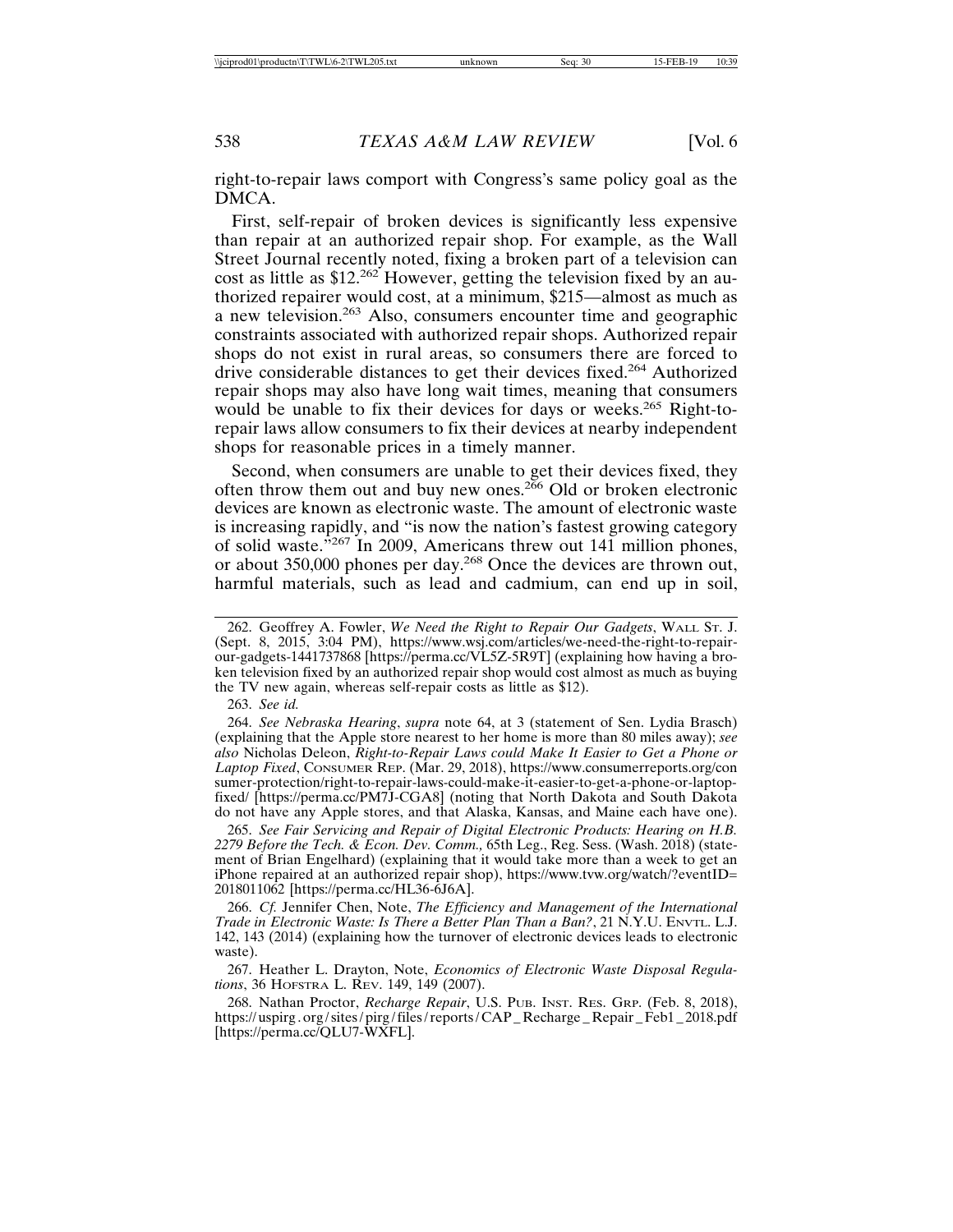#### 2019] *YOU GOTTA FIGHT FOR YOUR RIGHT TO REPAIR* 539

water, and food supplies.<sup>269</sup> Allowing consumers to fix their own devices will reduce the number of broken devices that are thrown out because consumers will use the fixed devices for longer periods, which will decrease the number of disposed devices, therefore reducing environmental damage.

Finally, right-to-repair laws can co-exist with Congress's policy behind the DMCA. When Congress enacted the DMCA, its goal was to provide an environment where copyright holders had incentives to create new works.270 Right-to-repair laws do not infringe on this policy goal. Allowing consumers to repair their broken devices does not change the incentives to create new works that Congress developed. The incentives are still in place because copyright holders will still create new devices with the latest and most powerful technological computing power. The only difference is that consumers will be able to fix those new devices themselves.

#### VI. CONCLUSION

In October 2018, the Library of Congress issued new regulations that allow consumers to fix their electronic devices.<sup>271</sup> However, these new rules are not a long-term solution or one that ends the right-torepair debate. First, the Library of Congress is required to review its circumvention rules once every three years,<sup>272</sup> and when reviewing the rules in the future, the Library of Congress could remove these new rules. Second, states have still considered right-to-repair laws even after the Library of Congress has issued rules that exempted a class of devices.273 So states will still likely push for these laws. Finally, the new rules do not go as far as right-to-repair legislation would have required because the new rules do not require device makers to release diagnostic tools.274 Indeed, right-to-repair advocates will continue to push state legislatures to pass right-to-repair laws.<sup>275</sup>

272. *See* 17 U.S.C. § 1201(a)(1)(C) (2012).

<sup>269.</sup> *Electronic Waste*, WORLD HEALTH ORG., http://www.who.int/ceh/risks/ewaste/ en/ (last visited Feb. 5, 2018) [https://perma.cc/2AKA-CUC3].

<sup>270.</sup> Wolk, *supra* note 248, at 827.

<sup>271.</sup> Exemption to Prohibition on Circumvention of Copyright Protection Systems for Access Control Technologies, 83 Fed. Reg. 54010, 54029–30 (Oct. 26, 2018) (to be codified at 37 C.F.R. pt. 201).

<sup>273.</sup> For example, Wyoming's bill was limited to farm equipment, and the Library of Congress had already exempted farming equipment. *See supra* note 62.

<sup>274.</sup> *See* Hamza Shaban, *'Right-To-Repair' Advocates Claim Major Victory in New Smartphone Copyright Exemption*, WASH. POST (Oct. 26, 2018), https://www.washing tonpost.com/technology/2018/10/26/right-repair-advocates-claim-major-victory-newsmartphone-copyright-exemption/?utm\_term=.35c7a1a37124 [https://perma.cc/ 2HWE-K7RZ].

<sup>275.</sup> Molly Wood, *That Time it Was Illegal to Fix Your Own Electronics . . . For Almost 20 Years*, MARKETPLACE, (Nov. 6, 2018, 5:09 AM), https://www.marketplace .org/2018/11/05/tech/time-it-was-illegal-fix-your-own-electronics-almost-20-years [https://perma.cc/CX4T-EPRJ].